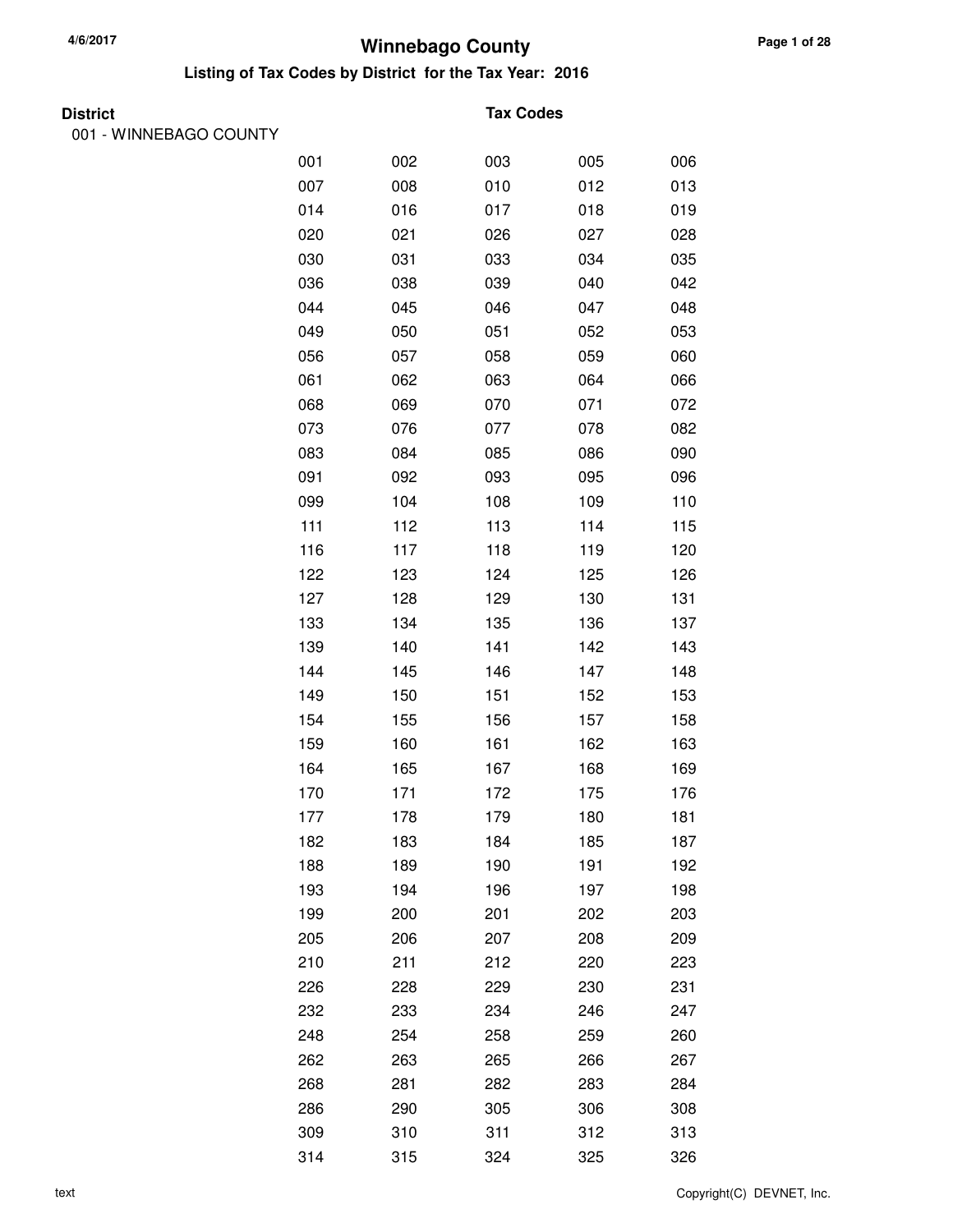#### **Winnebago County 4/6/2017 Listing of Tax Codes by District for the Tax Year: 2016**

| <b>District</b> |     |     | <b>Tax Codes</b> |     |     |
|-----------------|-----|-----|------------------|-----|-----|
|                 | 327 | 343 | 351              | 358 | 359 |
|                 | 360 | 361 | 362              | 363 | 364 |
|                 | 365 | 366 | 367              | 368 | 369 |
|                 | 370 | 372 | 373              | 374 | 378 |
|                 | 379 | 380 | 381              | 382 | 383 |
|                 | 385 | 386 | 391              | 392 | 393 |
|                 | 394 | 396 | 397              | 400 | 401 |
|                 | 402 | 403 | 404              | 405 | 406 |
|                 | 407 | 409 | 410              | 411 | 412 |
|                 | 413 | 414 | 416              | 417 | 418 |
|                 | 419 | 420 | 421              | 422 | 423 |
|                 | 424 | 425 | 426              | 427 | 428 |
|                 | 429 | 430 | 431              | 432 | 433 |
|                 | 434 | 435 | 438              | 439 | 440 |
|                 | 441 | 442 | 443              | 444 | 447 |
|                 | 448 | 450 | 451              | 452 | 453 |
|                 | 454 | 455 | 456              | 457 | 458 |
|                 | 459 |     |                  |     |     |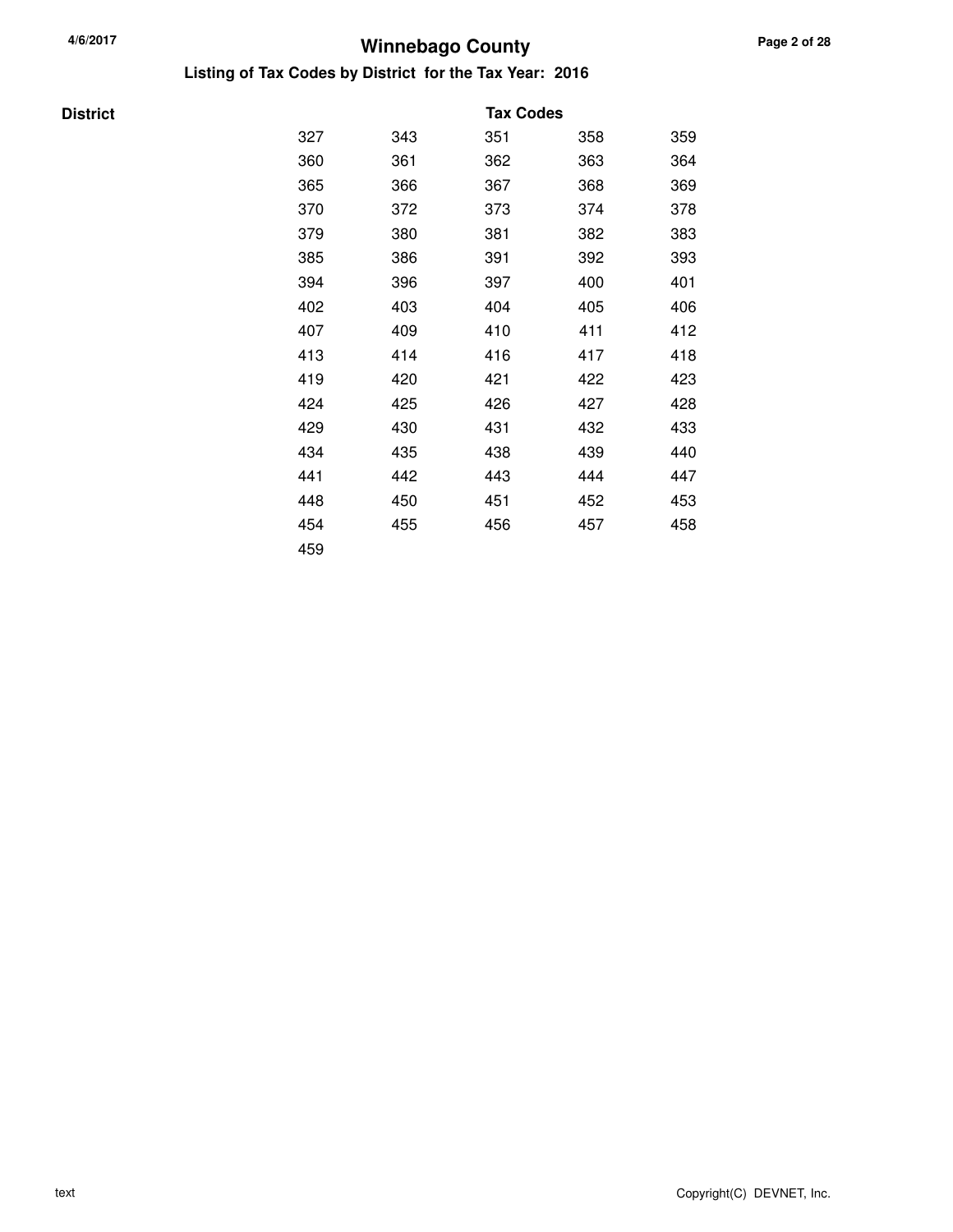**Listing of Tax Codes by District for the Tax Year: 2016**

| M.<br>۰,<br>× |
|---------------|
|---------------|

002 - FOREST PRESERVE

#### **Tax Codes**

| 001 | 002 | 003 | 005 | 006 |
|-----|-----|-----|-----|-----|
| 007 | 008 | 010 | 012 | 013 |
| 014 | 016 | 017 | 018 | 019 |
| 020 | 021 | 026 | 027 | 028 |
| 030 | 031 | 033 | 034 | 035 |
| 036 | 038 | 039 | 040 | 042 |
| 044 | 045 | 046 | 047 | 048 |
| 049 | 050 | 051 | 052 | 053 |
| 056 | 057 | 058 | 059 | 060 |
| 061 | 062 | 063 | 064 | 066 |
| 068 | 069 | 070 | 071 | 072 |
| 073 | 076 | 077 | 078 | 082 |
| 083 | 084 | 085 | 086 | 090 |
| 091 | 092 | 093 | 095 | 096 |
| 099 | 104 | 108 | 109 | 110 |
| 111 | 112 | 113 | 114 | 115 |
| 116 | 117 | 118 | 119 | 120 |
| 122 | 123 | 124 | 125 | 126 |
| 127 | 128 | 129 | 130 | 131 |
| 133 | 134 | 135 | 136 | 137 |
| 139 | 140 | 141 | 142 | 143 |
| 144 | 145 | 146 | 147 | 148 |
| 149 | 150 | 151 | 152 | 153 |
| 154 | 155 | 156 | 157 | 158 |
| 159 | 160 | 161 | 162 | 163 |
| 164 | 165 | 167 | 168 | 169 |
| 170 | 171 | 172 | 175 | 176 |
| 177 | 178 | 179 | 180 | 181 |
| 182 | 183 | 184 | 185 | 187 |
| 188 | 189 | 190 | 191 | 192 |
| 193 | 194 | 196 | 197 | 198 |
| 199 | 200 | 201 | 202 | 203 |
| 205 | 206 | 207 | 208 | 209 |
| 210 | 211 | 212 | 220 | 223 |
| 226 | 228 | 229 | 230 | 231 |
| 232 | 233 | 234 | 246 | 247 |
| 248 | 254 | 258 | 259 | 260 |
| 262 | 263 | 265 | 266 | 267 |
| 268 | 281 | 282 | 283 | 284 |
| 286 | 290 | 305 | 306 | 308 |
| 309 | 310 | 311 | 312 | 313 |
| 314 | 315 | 324 | 325 | 326 |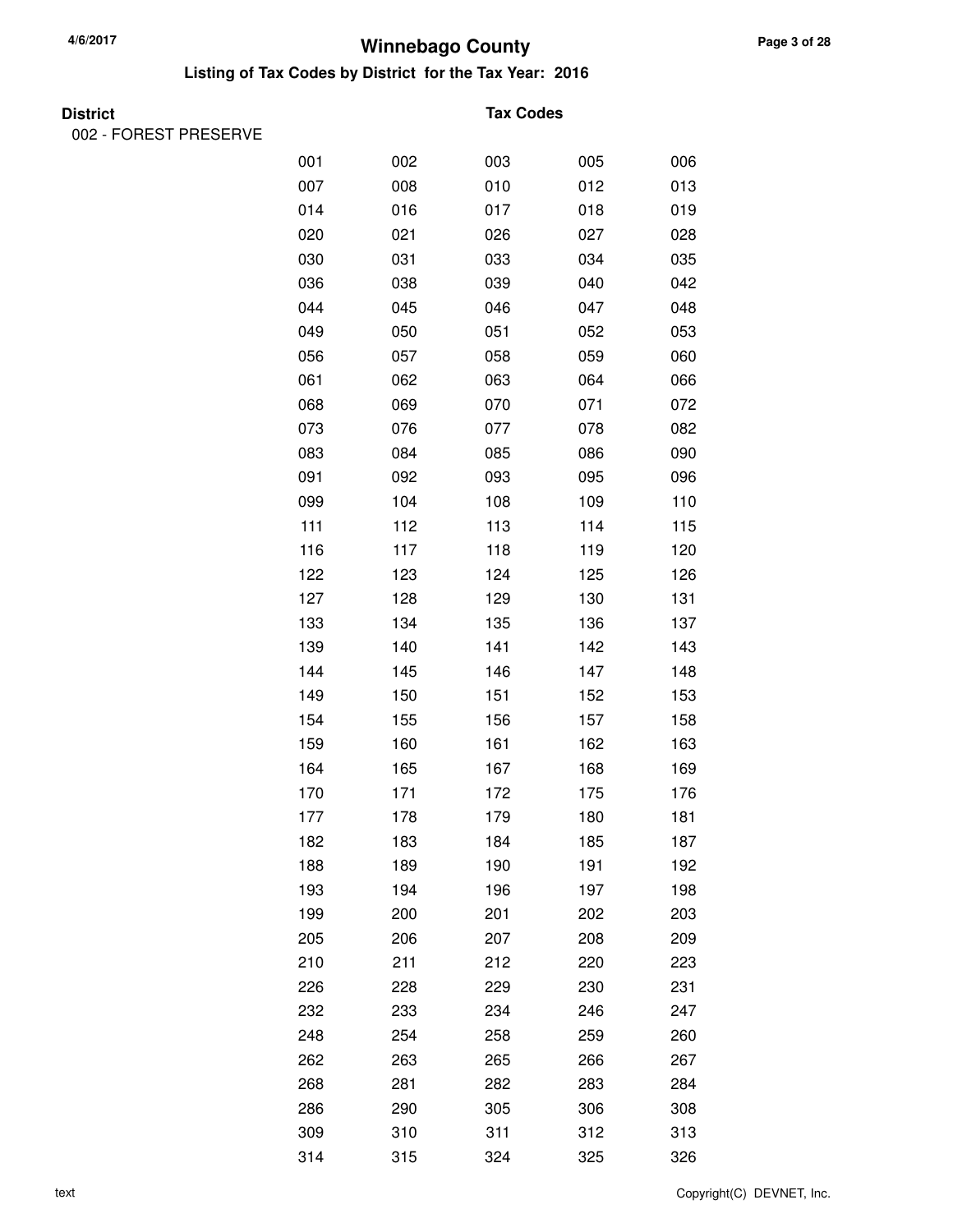| Listing of Tax Codes by District  for the Tax Year:  2016 |  |
|-----------------------------------------------------------|--|
|-----------------------------------------------------------|--|

| <b>District</b>              |     |     | <b>Tax Codes</b> |     |     |
|------------------------------|-----|-----|------------------|-----|-----|
|                              | 327 | 343 | 351              | 358 | 359 |
|                              | 360 | 361 | 362              | 363 | 364 |
|                              | 365 | 366 | 367              | 368 | 369 |
|                              | 370 | 372 | 373              | 374 | 378 |
|                              | 379 | 380 | 381              | 382 | 383 |
|                              | 385 | 386 | 391              | 392 | 393 |
|                              | 394 | 396 | 397              | 400 | 401 |
|                              | 402 | 403 | 404              | 405 | 406 |
|                              | 407 | 409 | 410              | 411 | 412 |
|                              | 413 | 414 | 416              | 417 | 418 |
|                              | 419 | 420 | 421              | 422 | 423 |
|                              | 424 | 425 | 426              | 427 | 428 |
|                              | 429 | 430 | 431              | 432 | 433 |
|                              | 434 | 435 | 438              | 439 | 440 |
|                              | 441 | 442 | 443              | 444 | 447 |
|                              | 448 | 450 | 451              | 452 | 453 |
|                              | 454 | 455 | 456              | 457 | 458 |
|                              | 459 |     |                  |     |     |
| 003 - BURRITT TOWNSHIP       |     |     |                  |     |     |
|                              | 254 | 258 | 259              | 260 | 262 |
|                              | 263 | 265 | 266              | 267 | 268 |
| 004 - CHERRY VALLEY TOWNSHIP |     |     |                  |     |     |
|                              | 110 | 111 | 112              | 113 | 114 |
|                              | 115 | 116 | 119              | 120 | 122 |
|                              | 124 | 125 | 127              | 128 | 129 |
|                              | 343 | 366 | 367              | 383 | 386 |
|                              | 396 | 440 |                  |     |     |
| 005 - DURAND TOWNSHIP        |     |     |                  |     |     |
|                              | 228 | 229 | 230              | 231 | 232 |
|                              | 233 | 234 |                  |     |     |
|                              |     |     |                  |     |     |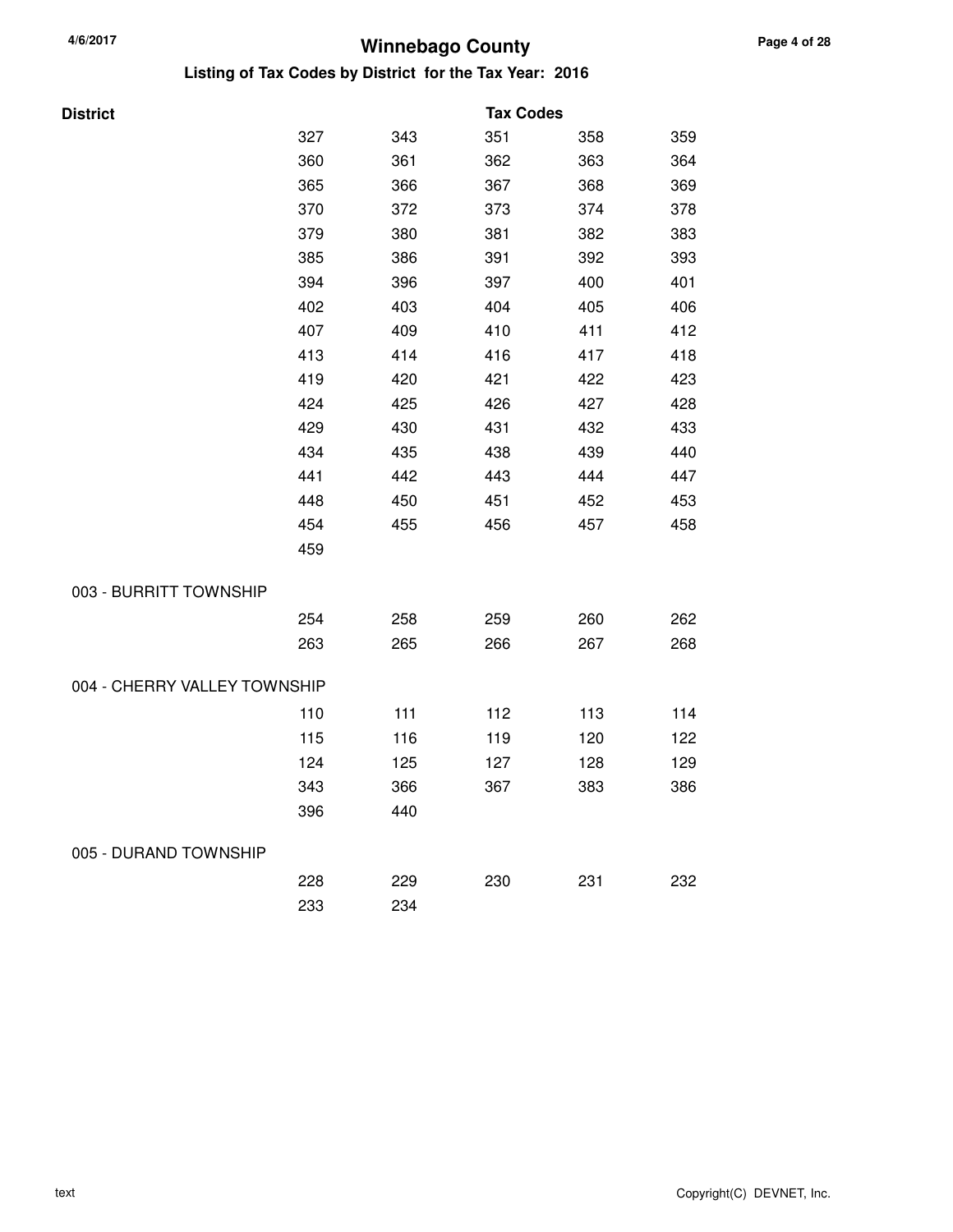| <b>District</b>           |     |     | <b>Tax Codes</b> |     |     |
|---------------------------|-----|-----|------------------|-----|-----|
| 006 - HARLEM TOWNSHIP     |     |     |                  |     |     |
|                           | 006 | 007 | 012              | 019 | 020 |
|                           | 026 | 042 | 045              | 049 | 078 |
|                           | 108 | 109 | 118              | 130 | 133 |
|                           | 134 | 135 | 136              | 137 | 139 |
|                           | 140 | 141 | 142              | 143 | 144 |
|                           | 145 | 147 | 149              | 151 | 152 |
|                           | 153 | 158 | 159              | 160 | 163 |
|                           | 164 | 194 | 208              | 413 | 414 |
|                           | 416 | 427 | 428              | 429 | 430 |
|                           | 431 | 432 | 433              | 434 | 435 |
|                           | 442 | 443 | 444              | 454 |     |
| 007 - HARRISON TOWNSHIP   |     |     |                  |     |     |
|                           | 246 | 247 | 248              |     |     |
| 008 - LAONA TOWNSHIP      |     |     |                  |     |     |
|                           | 212 | 220 |                  |     |     |
| 009 - OWEN TOWNSHIP       |     |     |                  |     |     |
|                           | 046 | 146 | 148              | 150 | 154 |
|                           | 155 | 156 | 157              | 161 | 162 |
|                           | 165 | 167 | 168              | 169 | 170 |
|                           | 171 | 172 | 200              | 358 | 359 |
|                           | 360 | 361 | 362              | 363 | 364 |
|                           | 365 | 368 | 369              |     |     |
| 010 - PECATONICA TOWNSHIP |     |     |                  |     |     |
|                           | 281 | 282 | 283              | 284 | 286 |
|                           | 425 |     |                  |     |     |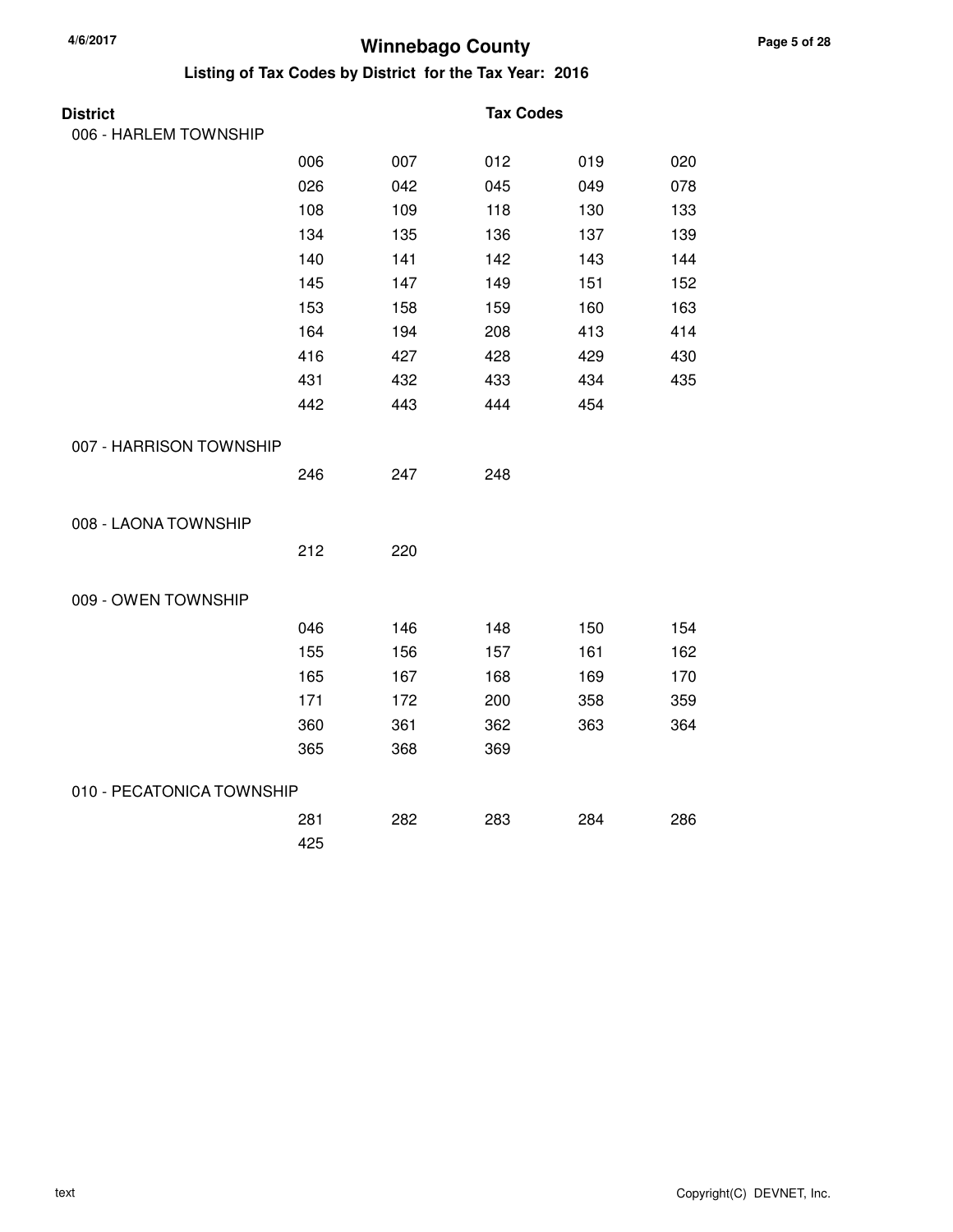**Listing of Tax Codes by District for the Tax Year: 2016**

| <b>District</b>         |     |     | <b>Tax Codes</b> |     |     |
|-------------------------|-----|-----|------------------|-----|-----|
| 011 - ROCKFORD TOWNSHIP |     |     |                  |     |     |
|                         | 001 | 002 | 003              | 005 | 008 |
|                         | 010 | 013 | 014              | 016 | 017 |
|                         | 018 | 021 | 027              | 028 | 030 |
|                         | 031 | 033 | 034              | 035 | 036 |
|                         | 038 | 039 | 040              | 044 | 047 |
|                         | 048 | 050 | 051              | 052 | 053 |
|                         | 056 | 057 | 058              | 059 | 060 |
|                         | 061 | 062 | 063              | 064 | 066 |
|                         | 069 | 070 | 071              | 072 | 073 |
|                         | 076 | 077 | 082              | 083 | 084 |
|                         | 085 | 086 | 090              | 091 | 092 |
|                         | 093 | 095 | 096              | 099 | 104 |
|                         | 117 | 123 | 126              | 131 | 223 |
|                         | 226 | 351 | 370              | 372 | 373 |
|                         | 374 | 378 | 379              | 380 | 381 |
|                         | 382 | 385 | 391              | 392 | 393 |
|                         | 394 | 397 | 400              | 403 | 404 |
|                         | 405 | 406 | 407              | 409 | 410 |
|                         | 411 | 412 | 417              | 418 | 419 |
|                         | 421 | 422 | 423              | 424 | 426 |
|                         | 438 | 439 | 441              | 448 | 450 |
|                         | 451 | 452 | 453              | 455 | 456 |
| 012 - ROCKTON TOWNSHIP  |     |     |                  |     |     |
|                         | 190 | 191 | 193              | 197 | 201 |
|                         | 202 | 203 | 205              | 206 | 290 |
|                         | 401 | 402 | 420              | 458 | 459 |
| 013 - ROSCOE TOWNSHIP   |     |     |                  |     |     |
|                         | 068 | 175 | 176              | 177 | 178 |
|                         | 179 | 180 | 181              | 182 | 183 |
|                         | 184 | 185 | 187              | 188 | 189 |
|                         | 192 | 196 | 198              | 199 | 207 |
|                         | 209 | 447 | 457              |     |     |
| 014 - SEWARD TOWNSHIP   |     |     |                  |     |     |
|                         | 305 | 306 | 308              | 309 | 310 |
|                         | 311 | 312 | 313              | 314 |     |
| 015 - SHIRLAND TOWNSHIP |     |     |                  |     |     |

210 211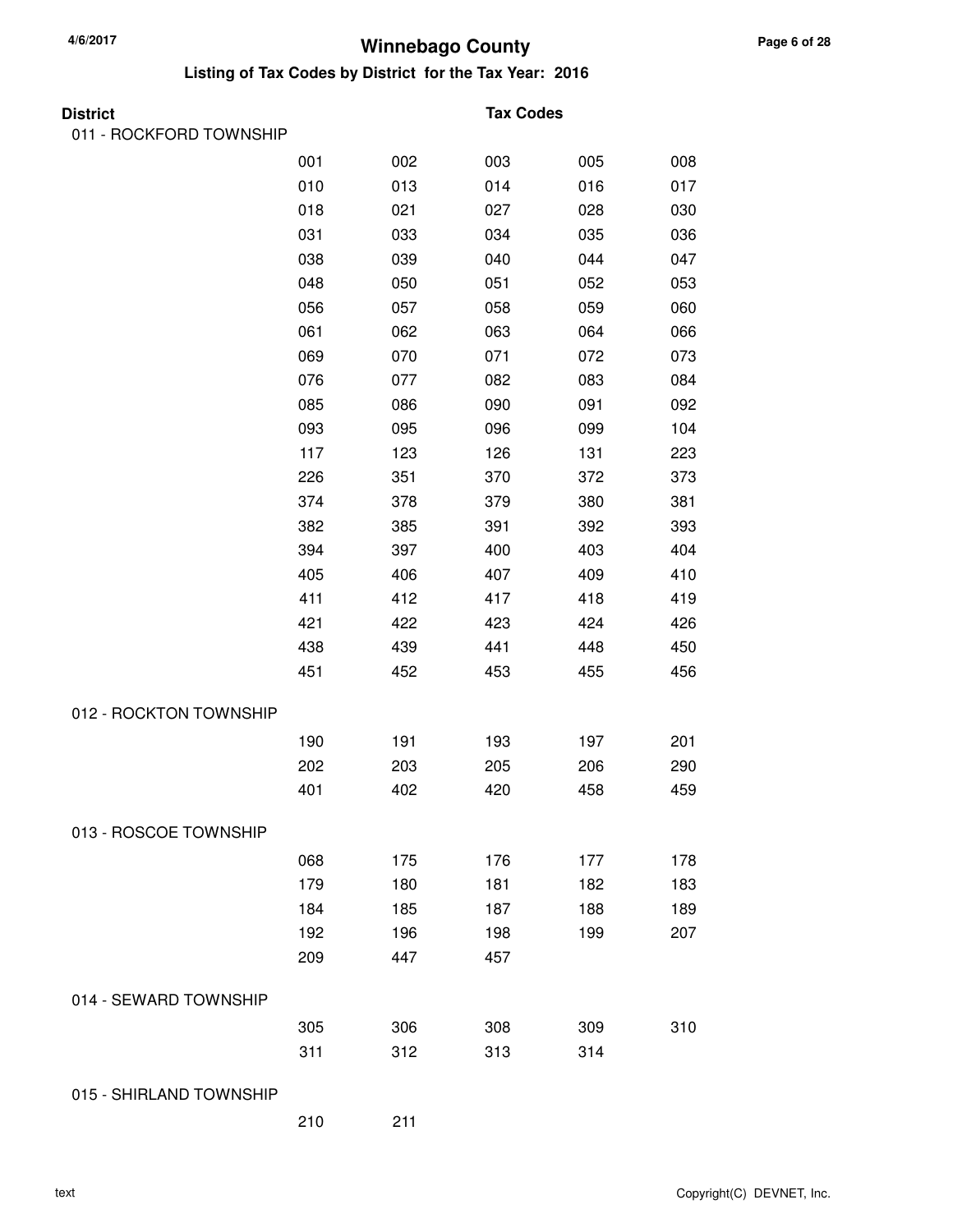| <b>District</b><br>016 - WINNEBAGO TOWNSHIP |     |     | <b>Tax Codes</b> |     |     |
|---------------------------------------------|-----|-----|------------------|-----|-----|
|                                             | 315 | 324 | 325              | 326 | 327 |
| 017 - CHERRY VALLEY VILLAGE                 |     |     |                  |     |     |
|                                             | 072 | 119 | 120              | 124 | 125 |
|                                             | 374 | 378 | 394              | 396 | 397 |
|                                             | 439 | 440 | 452              |     |     |
| 018 - DURAND VILLAGE                        |     |     |                  |     |     |
|                                             | 228 | 229 | 233              |     |     |
| 019 - LOVES PARK CITY                       |     |     |                  |     |     |
|                                             | 002 | 006 | 007              | 008 | 012 |
|                                             | 019 | 020 | 026              | 030 | 035 |
|                                             | 044 | 045 | 070              | 076 | 077 |
|                                             | 078 | 134 | 143              | 409 | 426 |
|                                             | 427 | 428 | 442              | 443 | 444 |
|                                             | 448 | 454 | 456              |     |     |
| 020 - MACHESNEY PARK VILLAGE                |     |     |                  |     |     |
|                                             | 108 | 109 | 118              | 133 | 137 |
|                                             | 139 | 141 | 144              | 152 | 158 |
|                                             | 168 | 183 | 358              | 359 | 365 |
|                                             | 368 | 413 | 414              | 416 | 429 |
|                                             | 430 | 433 | 435              |     |     |
| 021 - NEW MILFORD VILLAGE                   |     |     |                  |     |     |
|                                             | 370 | 372 | 373              | 379 | 380 |
|                                             | 385 | 386 | 393              | 441 |     |
| 022 - PECATONICA VILLAGE                    |     |     |                  |     |     |
|                                             | 286 | 425 |                  |     |     |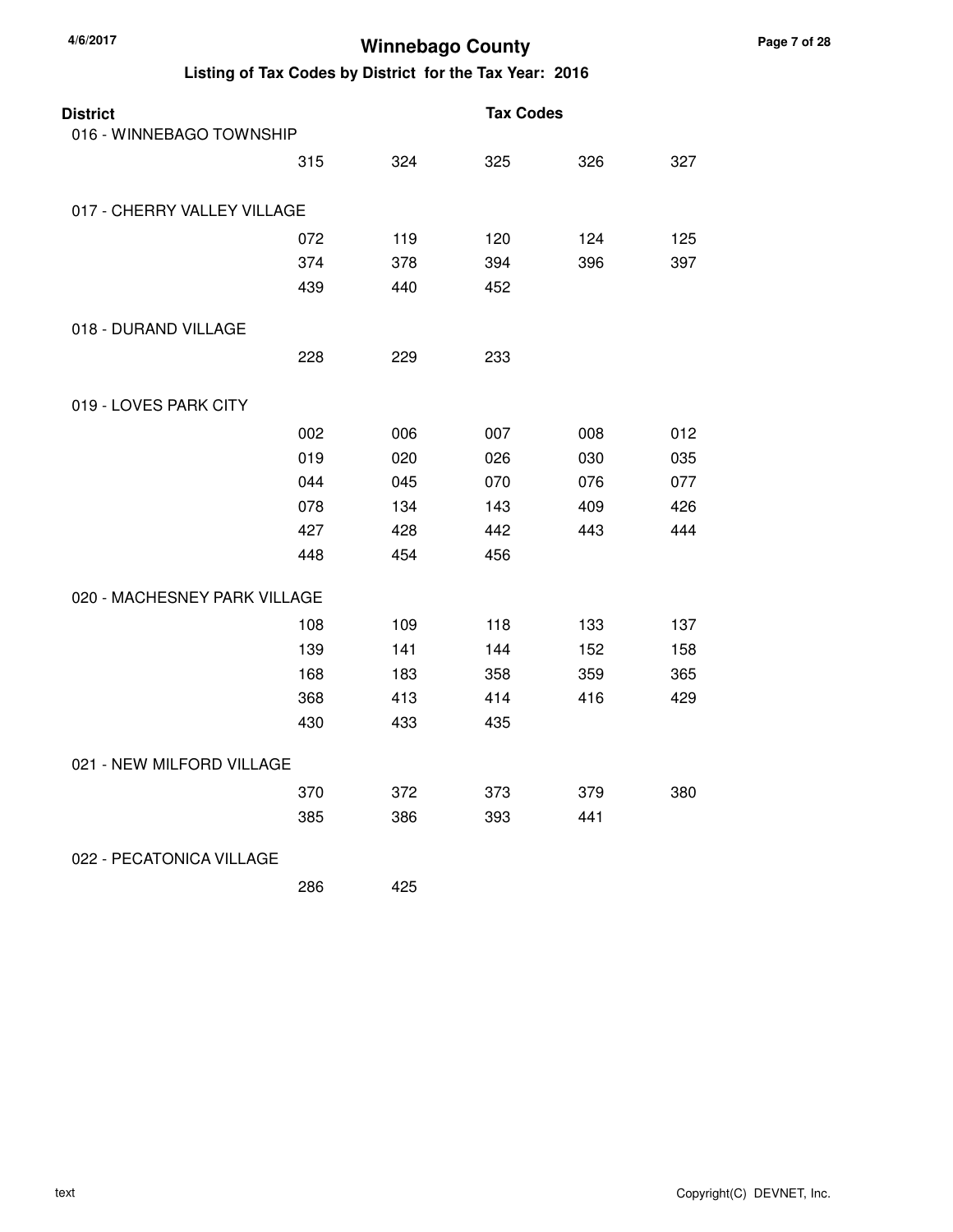| District                 |     |     | <b>Tax Codes</b> |     |     |
|--------------------------|-----|-----|------------------|-----|-----|
| 023 - ROCKFORD CITY      |     |     |                  |     |     |
|                          | 001 | 014 | 021              | 027 | 028 |
|                          | 033 | 034 | 036              | 038 | 039 |
|                          | 046 | 047 | 048              | 056 | 082 |
|                          | 085 | 086 | 112              | 116 | 117 |
|                          | 123 | 126 | 127              | 131 | 146 |
|                          | 154 | 157 | 172              | 223 | 226 |
|                          | 258 | 259 | 315              | 327 | 361 |
|                          | 381 | 382 | 383              | 391 | 392 |
|                          | 400 | 403 | 404              | 405 | 406 |
|                          | 407 | 410 | 411              | 412 | 417 |
|                          | 418 | 419 | 421              | 422 | 423 |
|                          | 424 | 450 | 451              | 453 | 455 |
| 024 - ROCKTON VILLAGE    |     |     |                  |     |     |
|                          | 197 | 198 | 199              | 401 | 402 |
|                          | 420 |     |                  |     |     |
| 025 - ROSCOE VILLAGE     |     |     |                  |     |     |
|                          | 049 | 068 | 130              | 149 | 185 |
|                          | 189 | 192 | 200              | 205 | 206 |
|                          | 207 | 209 | 447              |     |     |
| 026 - SOUTH BELOIT CITY  |     |     |                  |     |     |
|                          | 175 | 177 | 190              | 201 | 290 |
|                          | 457 | 458 | 459              |     |     |
| 027 - WINNEBAGO VILLAGE  |     |     |                  |     |     |
|                          | 325 |     |                  |     |     |
|                          |     |     |                  |     |     |
| 030 - BLACKHAWK FIRE     |     |     |                  |     |     |
|                          | 064 | 066 | 069              | 071 |     |
| 031 - CHERRY VALLEY FIRE |     |     |                  |     |     |
|                          | 003 | 005 | 017              | 018 | 072 |
|                          | 110 | 111 | 113              | 114 | 115 |
|                          | 119 | 120 | 122              | 124 | 125 |
|                          | 128 | 129 | 343              | 366 | 367 |
|                          | 374 | 378 | 386              | 396 | 397 |
|                          | 439 | 440 |                  |     |     |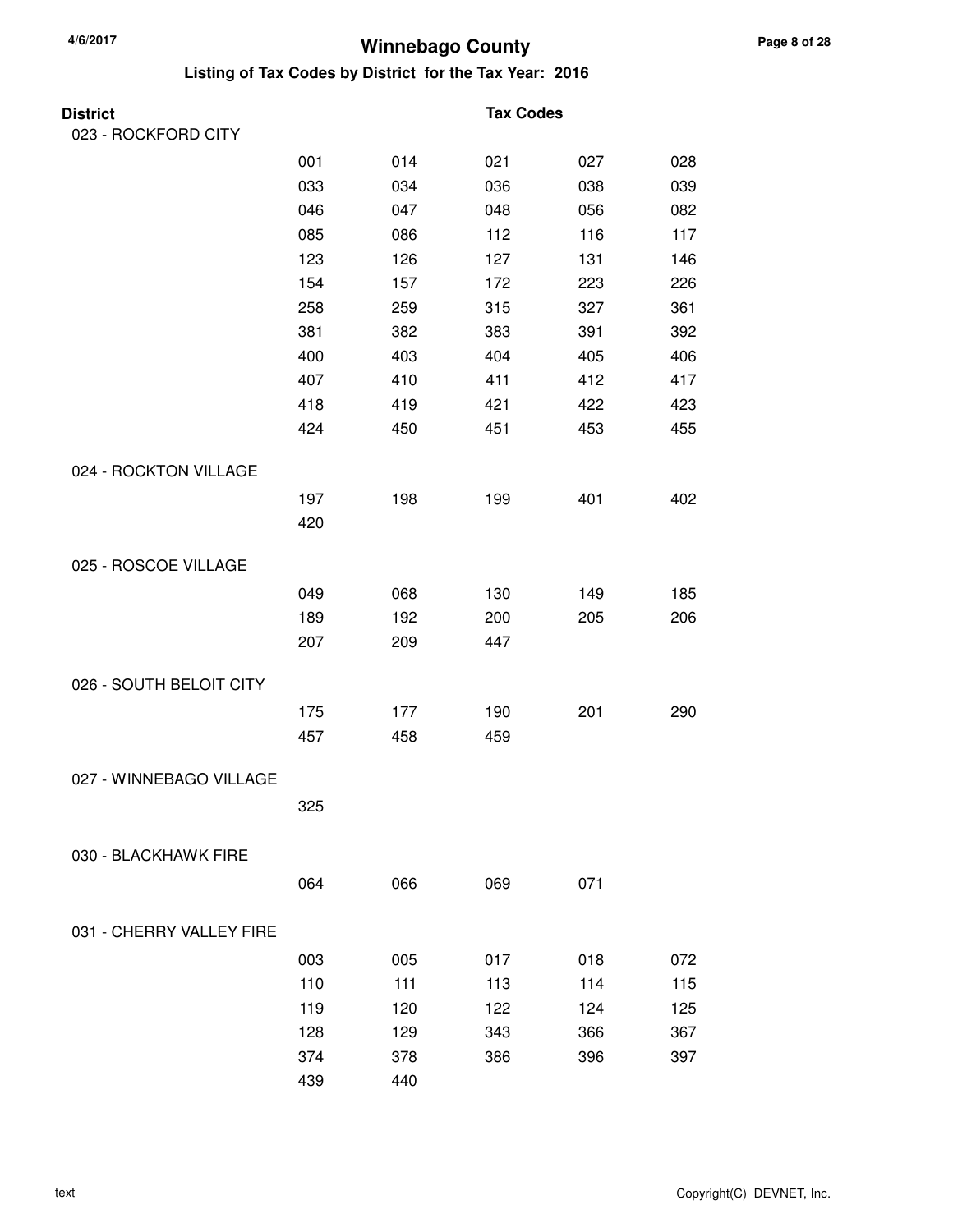| 4/6/2017<br><b>Winnebago County</b> |     |     |                                                         |     |     |
|-------------------------------------|-----|-----|---------------------------------------------------------|-----|-----|
|                                     |     |     | Listing of Tax Codes by District for the Tax Year: 2016 |     |     |
| <b>District</b>                     |     |     | <b>Tax Codes</b>                                        |     |     |
| 033 - FIRE 1                        |     |     |                                                         |     |     |
|                                     | 211 | 212 | 220                                                     | 228 | 229 |
|                                     | 230 | 231 | 232                                                     | 233 | 234 |
|                                     | 246 | 247 | 248                                                     |     |     |
| 034 - GERMAN VALLEY FIRE            |     |     |                                                         |     |     |
|                                     | 313 |     |                                                         |     |     |
| 035 - HARLEM-ROSCOE FIRE            |     |     |                                                         |     |     |
|                                     | 049 | 068 | 108                                                     | 109 | 118 |
|                                     | 130 | 133 | 135                                                     | 136 | 137 |
|                                     | 141 | 149 | 151                                                     | 152 | 153 |
|                                     | 163 | 179 | 180                                                     | 181 | 182 |
|                                     | 183 | 184 | 185                                                     | 187 | 188 |
|                                     | 189 | 192 | 196                                                     | 198 | 199 |
|                                     | 207 | 208 | 209                                                     | 413 | 414 |
|                                     | 429 | 430 | 431                                                     | 432 | 433 |
|                                     | 434 | 435 | 447                                                     |     |     |
| 036 - NEW MILFORD FIRE              |     |     |                                                         |     |     |
|                                     | 053 | 092 | 093                                                     | 095 | 096 |
|                                     | 099 | 351 | 370                                                     | 372 | 373 |
|                                     | 379 | 380 | 385                                                     | 393 | 394 |
|                                     | 438 | 441 | 452                                                     |     |     |
| 037 - NORTH PARK FIRE               |     |     |                                                         |     |     |
|                                     | 010 | 013 | 031                                                     | 040 | 042 |
|                                     | 061 | 139 | 140                                                     | 142 | 144 |
|                                     | 145 | 147 | 158                                                     | 159 | 160 |
|                                     | 164 | 194 | 416                                                     |     |     |
| 038 - NORTHWEST FIRE                |     |     |                                                         |     |     |
|                                     | 050 | 051 | 052                                                     | 148 | 150 |
|                                     | 156 | 161 | 162                                                     | 167 | 169 |
|                                     | 170 | 171 | 358                                                     | 359 | 360 |
|                                     | 362 | 363 | 365                                                     | 368 | 369 |
| 039 - PECATONICA FIRE               |     |     |                                                         |     |     |
|                                     | 263 | 267 | 268                                                     | 281 | 282 |
|                                     | 286 | 305 | 308                                                     | 309 | 310 |
|                                     | 312 | 314 | 425                                                     |     |     |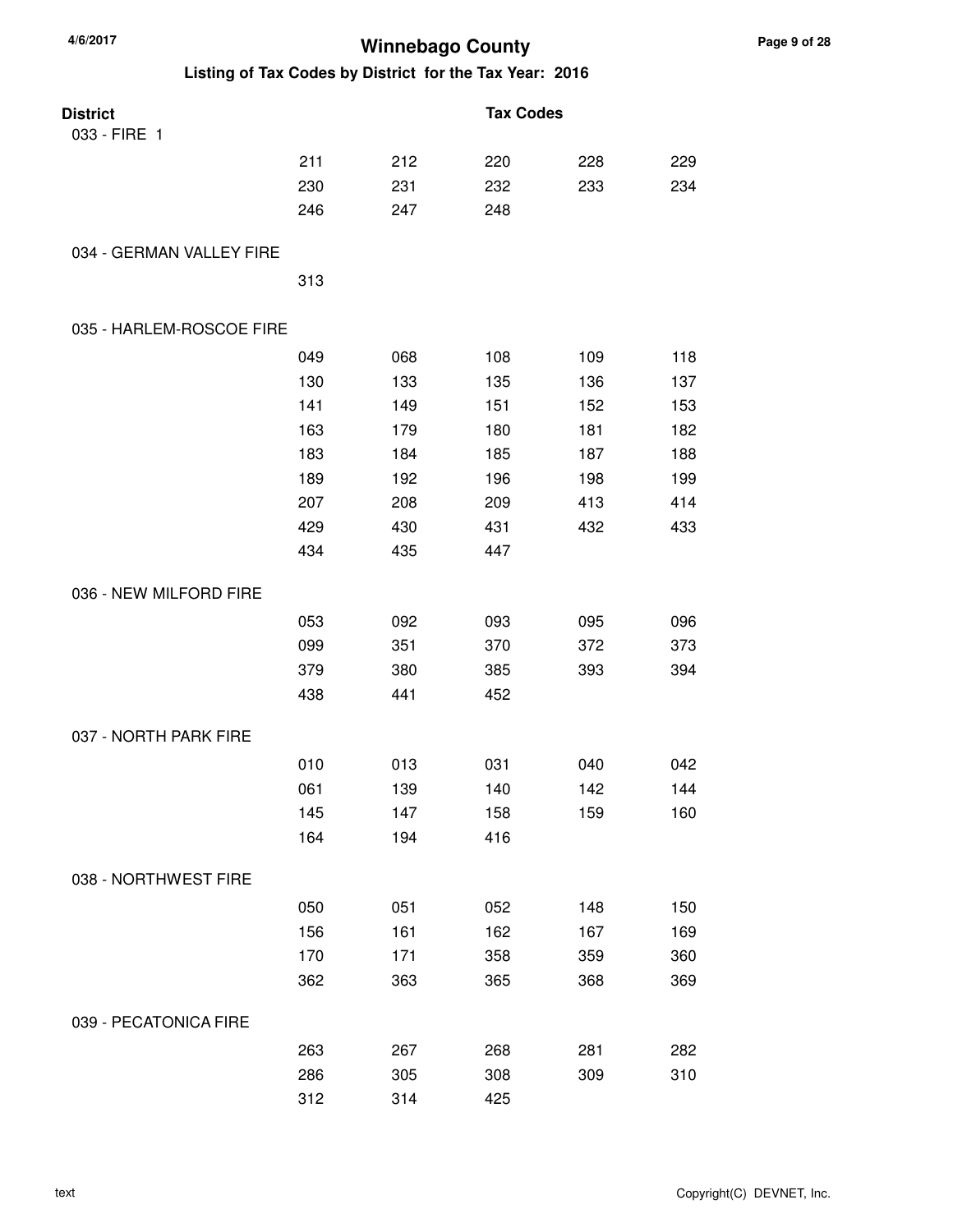| 4/6/2017                                                | <b>Winnebago County</b> |     |                  |     |     |  |  |  |  |
|---------------------------------------------------------|-------------------------|-----|------------------|-----|-----|--|--|--|--|
| Listing of Tax Codes by District for the Tax Year: 2016 |                         |     |                  |     |     |  |  |  |  |
| <b>District</b><br>040 - ROCK RIVER FIRE                |                         |     | <b>Tax Codes</b> |     |     |  |  |  |  |
|                                                         | 084                     | 104 |                  |     |     |  |  |  |  |
| 041 - ROCKTON FIRE                                      |                         |     |                  |     |     |  |  |  |  |
|                                                         | 155                     | 165 | 168              | 191 | 193 |  |  |  |  |
|                                                         | 197                     | 200 | 202              | 203 | 205 |  |  |  |  |
|                                                         | 206                     | 210 | 364              | 401 | 402 |  |  |  |  |
|                                                         | 420                     |     |                  |     |     |  |  |  |  |
| 042 - STILLMAN FIRE                                     |                         |     |                  |     |     |  |  |  |  |
|                                                         | 090                     | 091 |                  |     |     |  |  |  |  |
| 043 - WEST SUBURBAN FIRE                                |                         |     |                  |     |     |  |  |  |  |
|                                                         | 057                     | 058 | 059              | 060 | 062 |  |  |  |  |
|                                                         | 063                     | 073 | 083              |     |     |  |  |  |  |
| 044 - W B S FIRE                                        |                         |     |                  |     |     |  |  |  |  |
|                                                         | 254                     | 260 | 262              | 265 | 266 |  |  |  |  |
|                                                         | 283                     | 284 | 306              | 311 | 324 |  |  |  |  |
|                                                         | 325                     | 326 |                  |     |     |  |  |  |  |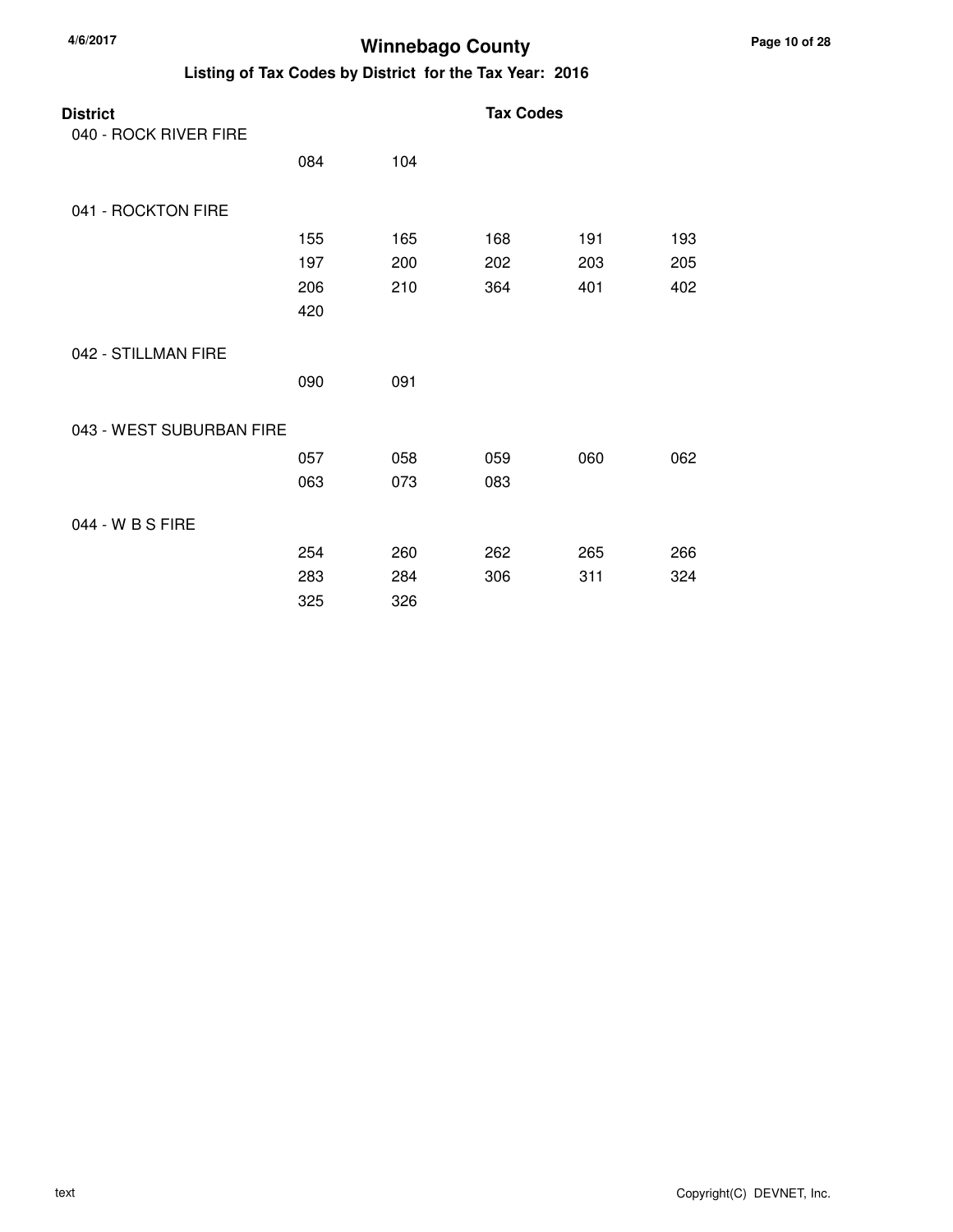#### **Winnebago County 4/6/2017 Listing of Tax Codes by District for the Tax Year: 2016**

#### **District Tax Codes**

| 046 - ROCKFORD PARK DISTRICT  |     |     |     |     |     |
|-------------------------------|-----|-----|-----|-----|-----|
|                               | 001 | 002 | 003 | 005 | 006 |
|                               | 007 | 008 | 010 | 013 | 014 |
|                               | 016 | 017 | 018 | 019 | 020 |
|                               | 021 | 026 | 027 | 028 | 030 |
|                               | 031 | 033 | 034 | 035 | 036 |
|                               | 038 | 039 | 040 | 042 | 044 |
|                               | 046 | 047 | 048 | 050 | 051 |
|                               | 052 | 053 | 056 | 057 | 058 |
|                               | 059 | 060 | 061 | 062 | 063 |
|                               | 064 | 066 | 069 | 070 | 071 |
|                               | 073 | 076 | 077 | 078 | 082 |
|                               | 083 | 084 | 085 | 086 | 096 |
|                               | 099 | 104 | 113 | 117 | 124 |
|                               | 125 | 126 | 127 | 128 | 129 |
|                               | 142 | 146 | 147 | 150 | 151 |
|                               | 152 | 154 | 158 | 159 | 171 |
|                               | 172 | 223 | 226 | 343 | 370 |
|                               | 372 | 374 | 378 | 380 | 381 |
|                               | 382 | 383 | 385 | 386 | 391 |
|                               | 392 | 400 | 403 | 404 | 405 |
|                               | 406 | 407 | 409 | 410 | 411 |
|                               | 412 | 417 | 418 | 419 | 421 |
|                               | 422 | 423 | 424 | 426 | 427 |
|                               | 428 | 442 | 444 | 448 | 450 |
|                               | 451 | 453 | 454 | 455 | 456 |
| 047 - SUMNER PARK             |     |     |     |     |     |
|                               | 281 | 282 | 283 | 284 | 286 |
|                               | 306 | 308 | 309 | 312 | 425 |
|                               |     |     |     |     |     |
| 048 - WINNEBAGO PARK DISTRICT |     |     |     |     |     |
|                               | 315 | 324 | 325 | 326 | 327 |
| 049 - SEWARD PARK DISTRICT    |     |     |     |     |     |
|                               | 305 | 310 | 311 | 313 | 314 |
|                               |     |     |     |     |     |
| 050 - DURAND SANITARY         |     |     |     |     |     |
|                               | 228 | 233 | 234 |     |     |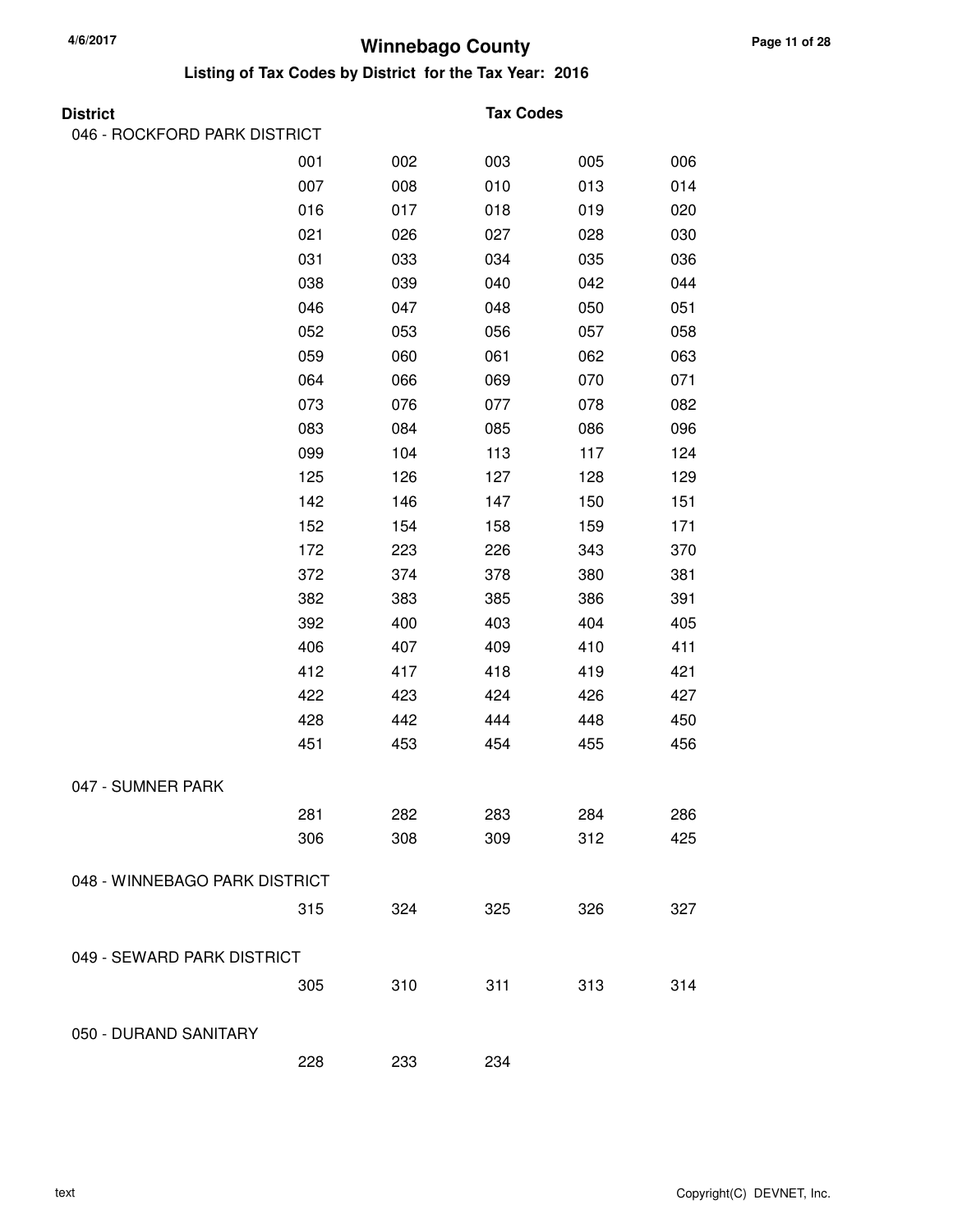| <b>District</b>             |     |     | <b>Tax Codes</b> |     |     |
|-----------------------------|-----|-----|------------------|-----|-----|
| 051 - ROCK RIVER WATER REC  |     |     |                  |     |     |
|                             | 001 | 002 | 006              | 008 | 010 |
|                             | 013 | 014 | 016              | 017 | 018 |
|                             | 021 | 026 | 027              | 028 | 030 |
|                             | 033 | 034 | 038              | 039 | 042 |
|                             | 045 | 047 | 048              | 049 | 050 |
|                             | 053 | 056 | 057              | 059 | 061 |
|                             | 062 | 066 | 068              | 069 | 070 |
|                             | 077 | 078 | 082              | 083 | 085 |
|                             | 086 | 104 | 109              | 110 | 111 |
|                             | 112 | 113 | 117              | 118 | 119 |
|                             | 123 | 124 | 126              | 127 | 133 |
|                             | 143 | 144 | 146              | 147 | 148 |
|                             | 151 | 152 | 153              | 158 | 160 |
|                             | 170 | 171 | 172              | 187 | 188 |
|                             | 189 | 194 | 196              | 199 | 200 |
|                             | 206 | 207 | 208              | 209 | 223 |
|                             | 226 | 343 | 361              | 365 | 369 |
|                             | 372 | 373 | 378              | 381 | 385 |
|                             | 391 | 392 | 400              | 403 | 404 |
|                             | 405 | 406 | 407              | 409 | 410 |
|                             | 412 | 414 | 416              | 417 | 418 |
|                             | 419 | 421 | 422              | 423 | 424 |
|                             | 426 | 428 | 430              | 431 | 433 |
|                             | 434 | 435 | 442              | 444 | 448 |
|                             | 450 | 451 | 455              | 456 |     |
| 052 - PRESTON & CENTRAL TIF |     |     |                  |     |     |
|                             | 126 |     |                  |     |     |
|                             |     |     |                  |     |     |
| 053 - SEWARD SANITARY       |     |     |                  |     |     |
|                             | 314 |     |                  |     |     |
| 054 - CHERRY VALLEY LIBRARY |     |     |                  |     |     |
|                             |     |     |                  |     |     |
|                             | 003 | 017 | 072              | 095 | 096 |
|                             | 110 | 113 | 114              | 119 | 120 |
|                             | 122 | 124 | 125              | 129 | 366 |
|                             | 367 | 370 | 372              | 374 | 378 |
|                             | 386 | 393 | 394              | 396 | 438 |
|                             | 439 | 440 | 441              | 452 |     |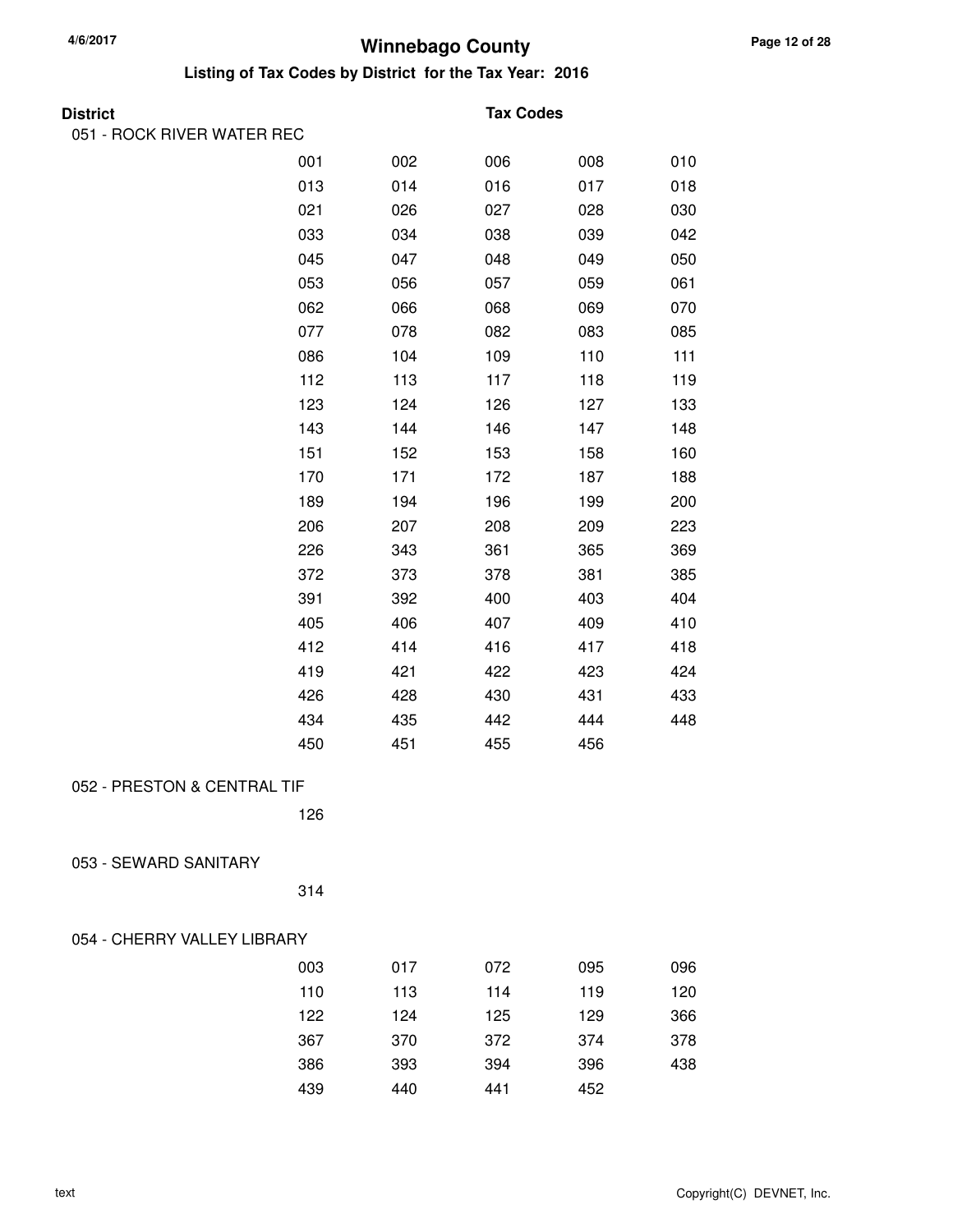| <b>District</b>              |     |     | <b>Tax Codes</b> |     |     |
|------------------------------|-----|-----|------------------|-----|-----|
| 055 - NORTH SUBURBAN LIBRARY |     |     |                  |     |     |
|                              | 002 | 006 | 007              | 008 | 010 |
|                              | 012 | 020 | 026              | 035 | 040 |
|                              | 042 | 044 | 045              | 049 | 061 |
|                              | 068 | 070 | 076              | 108 | 109 |
|                              | 118 | 130 | 133              | 134 | 135 |
|                              | 136 | 137 | 139              | 141 | 142 |
|                              | 143 | 144 | 145              | 147 | 149 |
|                              | 151 | 152 | 153              | 158 | 159 |
|                              | 160 | 163 | 164              | 169 | 176 |
|                              | 178 | 179 | 180              | 181 | 184 |
|                              | 185 | 187 | 188              | 189 | 192 |
|                              | 194 | 198 | 199              | 200 | 208 |
|                              | 209 | 358 | 359              | 365 | 368 |
|                              | 369 | 409 | 413              | 414 | 416 |
|                              | 426 | 427 | 428              | 429 | 430 |
|                              | 431 | 432 | 433              | 434 | 435 |
|                              | 442 | 443 | 444              | 447 | 448 |
|                              | 454 | 456 |                  |     |     |
| 056 - PECATONICA LIBRARY     |     |     |                  |     |     |
|                              | 231 | 232 | 265              | 266 | 267 |
|                              | 268 | 281 | 282              | 283 | 284 |
|                              | 286 | 305 | 309              | 312 | 425 |
| 057 - TALCOTT FREE LIBRARY   |     |     |                  |     |     |
|                              | 191 | 193 | 197              | 202 | 203 |
|                              | 205 | 206 | 401              | 402 | 420 |
| 058 - WINNEBAGO LIBRARY      |     |     |                  |     |     |
|                              | 052 | 063 | 069              | 071 | 073 |
|                              | 162 | 248 | 254              | 260 | 263 |
|                              | 306 | 308 | 310              | 311 | 313 |
|                              | 314 | 324 | 325              | 326 | 363 |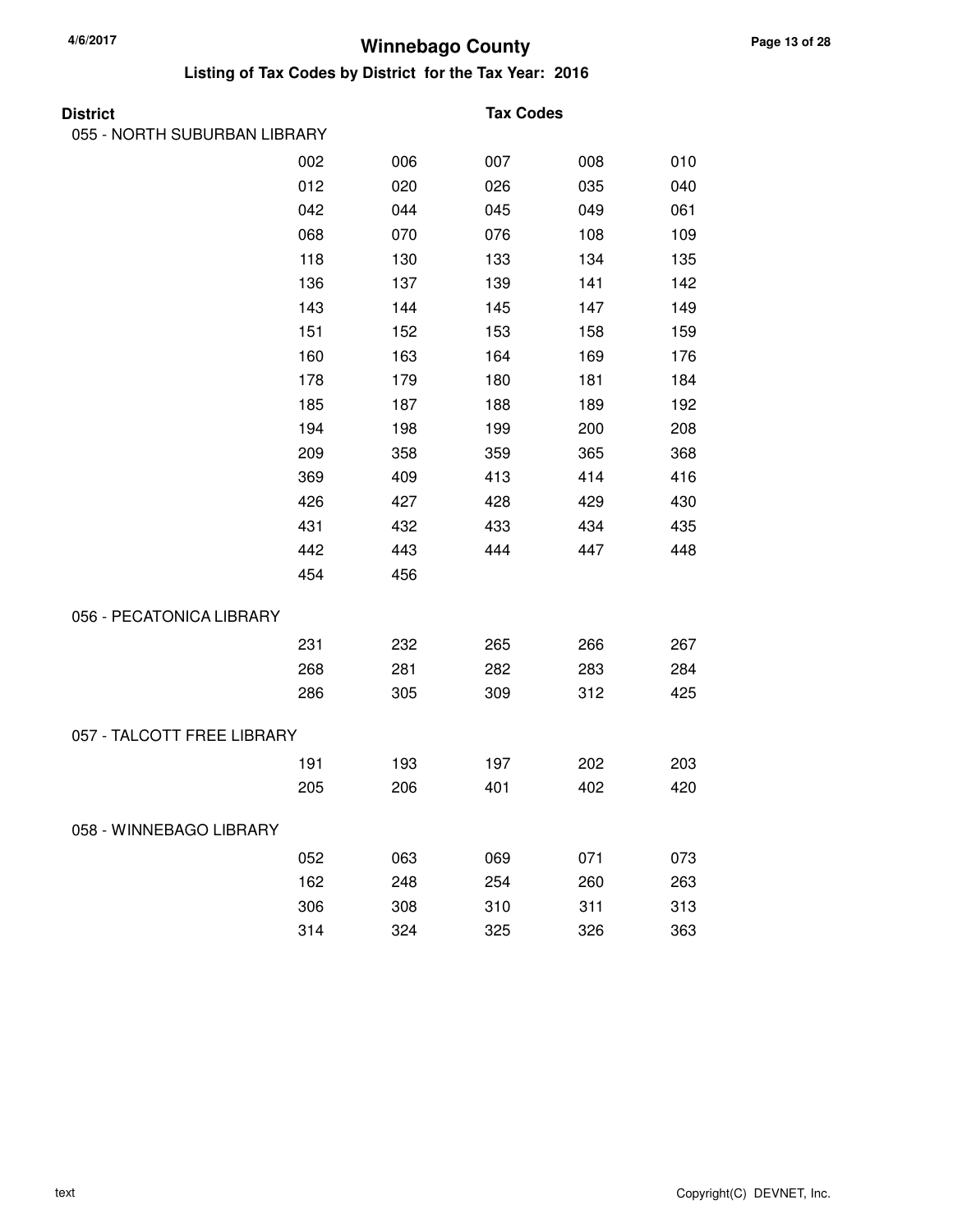**District** 

# **Winnebago County 4/6/2017**

| <b>District</b>             |     |     | <b>Tax Codes</b> |     |     |
|-----------------------------|-----|-----|------------------|-----|-----|
| 059 - ROCKFORD CITY LIBRARY |     |     |                  |     |     |
|                             | 001 | 014 | 021              | 027 | 028 |
|                             | 033 | 034 | 036              | 038 | 039 |
|                             | 046 | 047 | 048              | 056 | 082 |
|                             | 085 | 086 | 112              | 116 | 117 |
|                             | 123 | 126 | 127              | 131 | 146 |
|                             | 154 | 157 | 172              | 223 | 226 |
|                             | 258 | 259 | 315              | 327 | 361 |
|                             | 381 | 382 | 383              | 391 | 392 |
|                             | 400 | 403 | 404              | 405 | 406 |
|                             | 407 | 410 | 411              | 412 | 417 |
|                             | 418 | 419 | 421              | 422 | 423 |
|                             | 424 | 450 | 451              | 453 | 455 |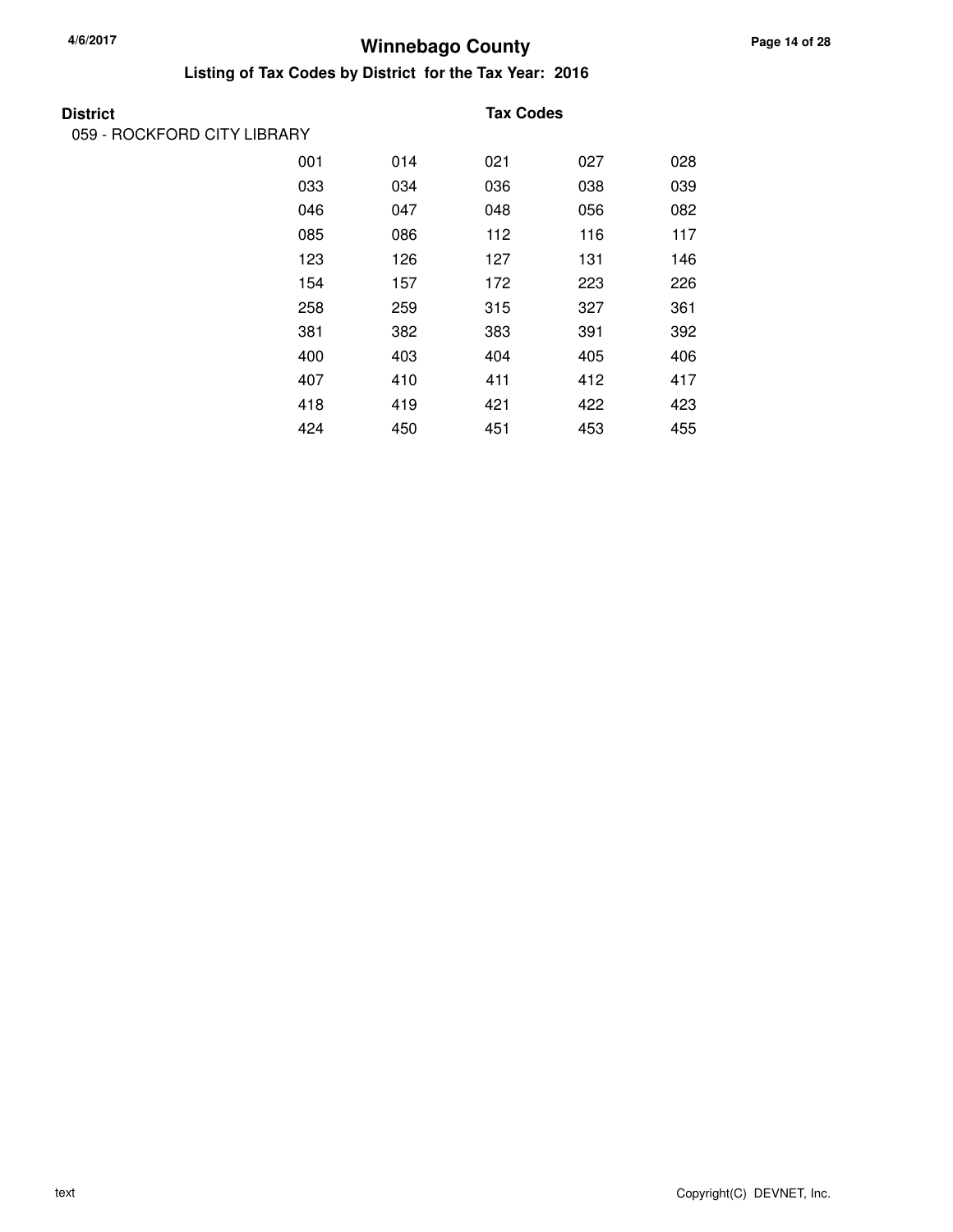**Listing of Tax Codes by District for the Tax Year: 2016**

060 - GREATER RKFD AIRPORT

#### **Tax Codes**

| 001 | 002 | 003 | 005 | 006 |
|-----|-----|-----|-----|-----|
| 007 | 008 | 010 | 012 | 013 |
| 014 | 016 | 017 | 018 | 019 |
| 020 | 021 | 026 | 027 | 028 |
| 030 | 031 | 033 | 034 | 035 |
| 036 | 038 | 039 | 040 | 042 |
| 044 | 045 | 047 | 048 | 049 |
| 050 | 051 | 052 | 053 | 056 |
| 057 | 058 | 059 | 060 | 061 |
| 062 | 063 | 064 | 066 | 069 |
| 070 | 071 | 072 | 073 | 076 |
| 077 | 078 | 082 | 083 | 084 |
| 085 | 090 | 091 | 092 | 093 |
| 095 | 096 | 099 | 104 | 108 |
| 109 | 110 | 111 | 112 | 113 |
| 114 | 115 | 116 | 117 | 118 |
| 119 | 120 | 122 | 123 | 124 |
| 125 | 126 | 127 | 128 | 129 |
| 130 | 131 | 133 | 134 | 135 |
| 136 | 137 | 139 | 140 | 141 |
| 142 | 143 | 144 | 145 | 146 |
| 147 | 149 | 150 | 151 | 152 |
| 153 | 154 | 155 | 156 | 157 |
| 158 | 159 | 160 | 161 | 162 |
| 163 | 164 | 165 | 168 | 169 |
| 170 | 171 | 194 | 200 | 208 |
| 223 | 226 | 343 | 351 | 358 |
| 359 | 361 | 365 | 368 | 369 |
| 370 | 372 | 373 | 374 | 378 |
| 379 | 380 | 381 | 382 | 383 |
| 385 | 386 | 391 | 392 | 393 |
| 394 | 397 | 400 | 403 | 404 |
| 405 | 406 | 407 | 409 | 410 |
| 411 | 412 | 413 | 414 | 416 |
| 417 | 418 | 419 | 421 | 422 |
| 423 | 424 | 426 | 427 | 428 |
| 429 | 430 | 431 | 432 | 433 |
| 434 | 435 | 438 | 439 | 440 |
| 441 | 442 | 443 | 444 | 448 |
| 450 | 451 | 452 | 453 | 454 |
| 455 | 456 |     |     |     |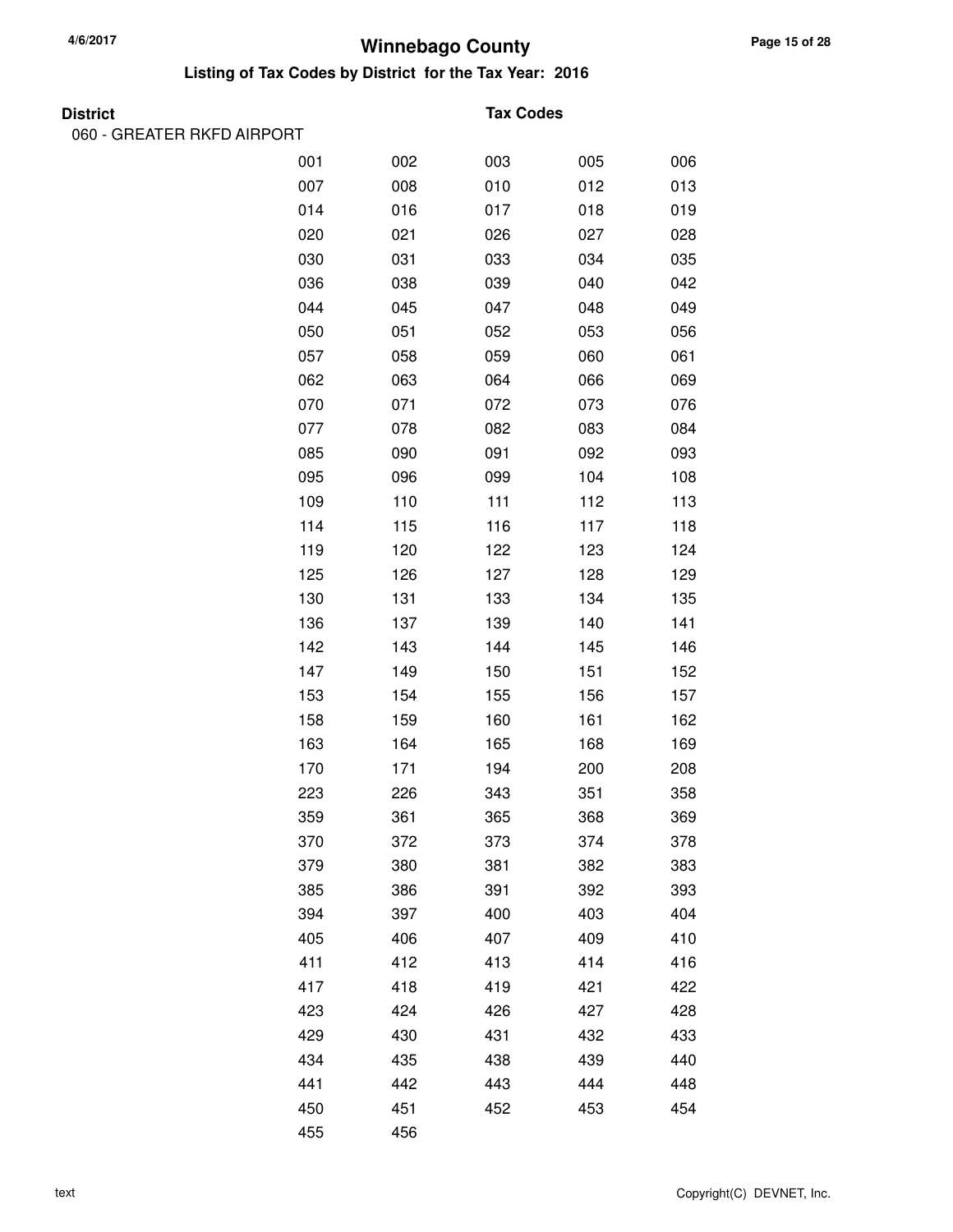| 4/6/2017                                                | <b>Winnebago County</b> |     |                  |     |     |  |
|---------------------------------------------------------|-------------------------|-----|------------------|-----|-----|--|
| Listing of Tax Codes by District for the Tax Year: 2016 |                         |     |                  |     |     |  |
| <b>District</b>                                         |                         |     | <b>Tax Codes</b> |     |     |  |
| 061 - SOUTH BELOIT CITY LIBRARY                         |                         |     |                  |     |     |  |
|                                                         | 175                     | 177 | 190              | 201 | 290 |  |
|                                                         | 457                     | 458 | 459              |     |     |  |
| 062 - RKFD - WINN DRAINAGE                              |                         |     |                  |     |     |  |
|                                                         | 060                     | 062 | 073              | 254 | 315 |  |
|                                                         | 324                     |     |                  |     |     |  |
| 063 - WESTSIDE TIF #2                                   |                         |     |                  |     |     |  |
|                                                         | 082                     |     |                  |     |     |  |
| 064 - LINCOLN-ACRES STREET LIGHT                        |                         |     |                  |     |     |  |
|                                                         | 083                     |     |                  |     |     |  |
|                                                         |                         |     |                  |     |     |  |
| 065 - WASHINGTON PARK STREET LIGHT                      |                         |     |                  |     |     |  |
|                                                         | 059                     |     |                  |     |     |  |
|                                                         |                         |     |                  |     |     |  |
| 066 - EAST STATE & ALPINE TIF                           |                         |     |                  |     |     |  |
|                                                         | 117                     |     |                  |     |     |  |
| 067 - WEST STATE & CENTRAL TIF                          |                         |     |                  |     |     |  |
|                                                         | 085                     |     |                  |     |     |  |
|                                                         |                         |     |                  |     |     |  |
| 068 - WEST STATE & KILBURN TIF                          |                         |     |                  |     |     |  |
|                                                         | 226                     |     |                  |     |     |  |
| 070 - HARLEM SCHOOL DIST 122                            |                         |     |                  |     |     |  |
|                                                         | 002                     | 006 | 007              | 010 | 019 |  |
|                                                         | 021                     | 035 | 049              | 118 | 133 |  |
|                                                         | 134                     | 137 | 139              | 141 | 142 |  |
|                                                         | 143                     | 144 | 147              | 149 | 151 |  |
|                                                         | 152                     | 153 | 158              | 160 | 163 |  |
|                                                         | 164                     | 409 | 413              | 414 | 416 |  |
|                                                         | 433                     | 434 | 435              | 442 | 456 |  |
| 071 - KINNIKINNICK SD #131                              |                         |     |                  |     |     |  |
|                                                         | 136                     | 181 | 185              | 187 | 189 |  |
|                                                         | 198                     | 199 | 203              | 205 | 206 |  |
|                                                         | 447                     |     |                  |     |     |  |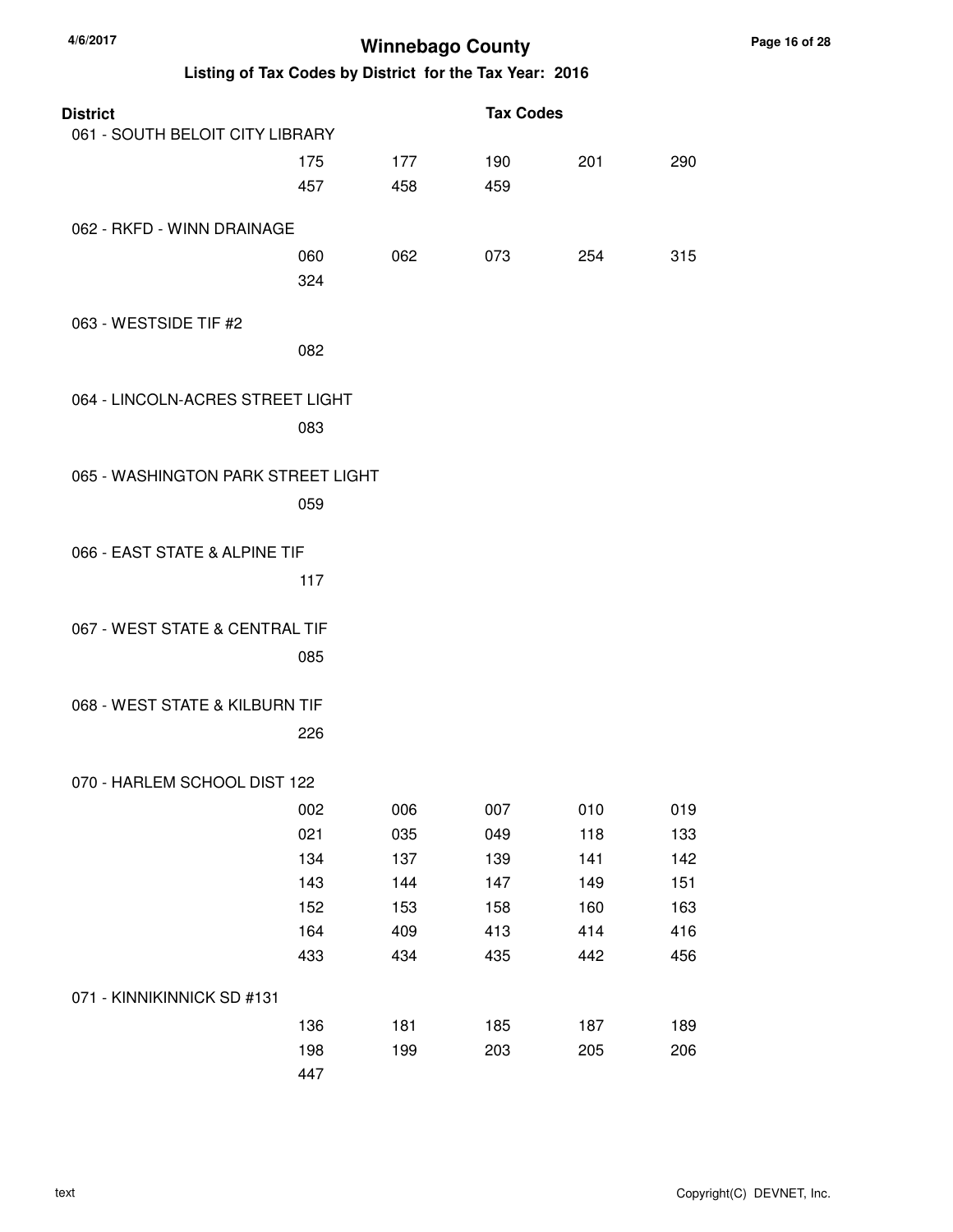| <b>District</b>                 |            |     | <b>Tax Codes</b> |     |     |
|---------------------------------|------------|-----|------------------|-----|-----|
| 072 - PRAIRIE HILL SCH DIST 133 |            |     |                  |     |     |
|                                 | 068<br>192 | 175 | 176              | 180 | 188 |
| 073 - SHIRLAND SCHOOL DIST 134  |            |     |                  |     |     |
|                                 | 193        | 210 | 211              | 212 |     |
| 074 - ROCKTON SCHOOL DIST 140   |            |     |                  |     |     |
|                                 | 161        | 165 | 168              | 182 | 183 |
|                                 | 196        | 197 | 200              | 201 | 202 |
|                                 | 207        | 209 | 247              | 362 | 364 |
|                                 | 401        | 402 | 420              |     |     |
|                                 |            |     |                  |     |     |

#### 075 - NORTH BOONE SD #200

184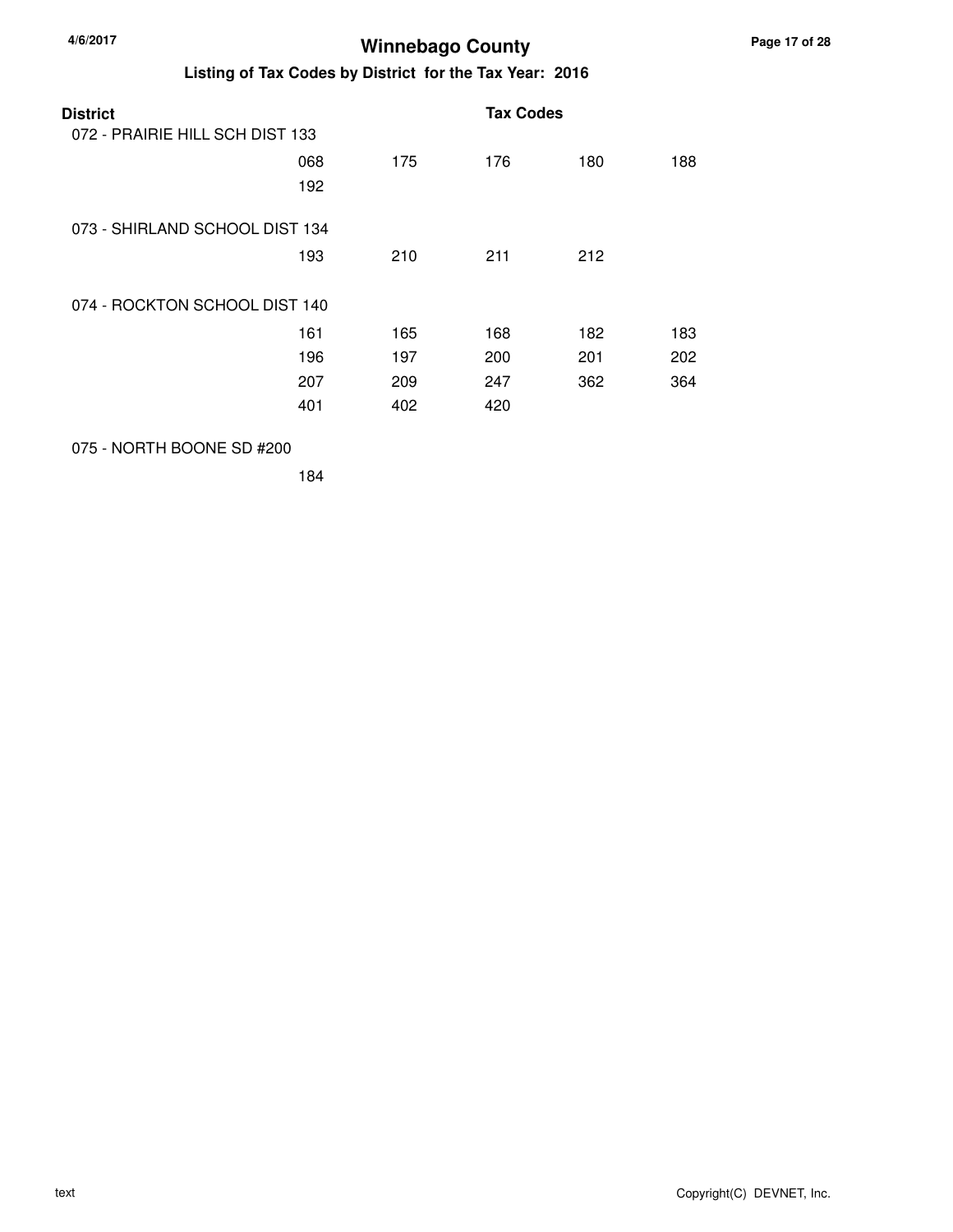#### **Listing of Tax Codes by District for the Tax Year: 2016**

076 - ROCKFORD SCHOOL DIST 205

#### **District Tax Codes**

| 001 | 003 | 005 | 008 | 012 |
|-----|-----|-----|-----|-----|
| 013 | 014 | 016 | 017 | 018 |
| 020 | 026 | 027 | 028 | 030 |
| 031 | 033 | 034 | 036 | 038 |
| 039 | 040 | 042 | 044 | 045 |
| 046 | 047 | 048 | 050 | 051 |
| 053 | 056 | 057 | 058 | 059 |
| 060 | 061 | 062 | 064 | 066 |
| 070 | 072 | 076 | 077 | 078 |
| 082 | 083 | 084 | 085 | 086 |
| 090 | 092 | 095 | 096 | 099 |
| 104 | 108 | 109 | 110 | 111 |
| 112 | 113 | 114 | 115 | 116 |
| 117 | 119 | 120 | 123 | 124 |
| 125 | 126 | 127 | 128 | 129 |
| 130 | 131 | 135 | 140 | 145 |
| 146 | 148 | 150 | 154 | 155 |
| 156 | 157 | 159 | 167 | 169 |
| 170 | 171 | 172 | 194 | 208 |
| 223 | 226 | 343 | 358 | 359 |
| 360 | 361 | 365 | 366 | 368 |
| 369 | 370 | 372 | 373 | 374 |
| 378 | 379 | 380 | 383 | 385 |
| 386 | 391 | 392 | 393 | 394 |
| 396 | 397 | 400 | 403 | 404 |
| 405 | 406 | 407 | 410 | 411 |
| 412 | 417 | 418 | 419 | 421 |
| 422 | 423 | 424 | 426 | 427 |
| 428 | 429 | 430 | 431 | 432 |
| 438 | 439 | 440 | 441 | 443 |
| 444 | 448 | 450 | 451 | 452 |
| 454 | 455 |     |     |     |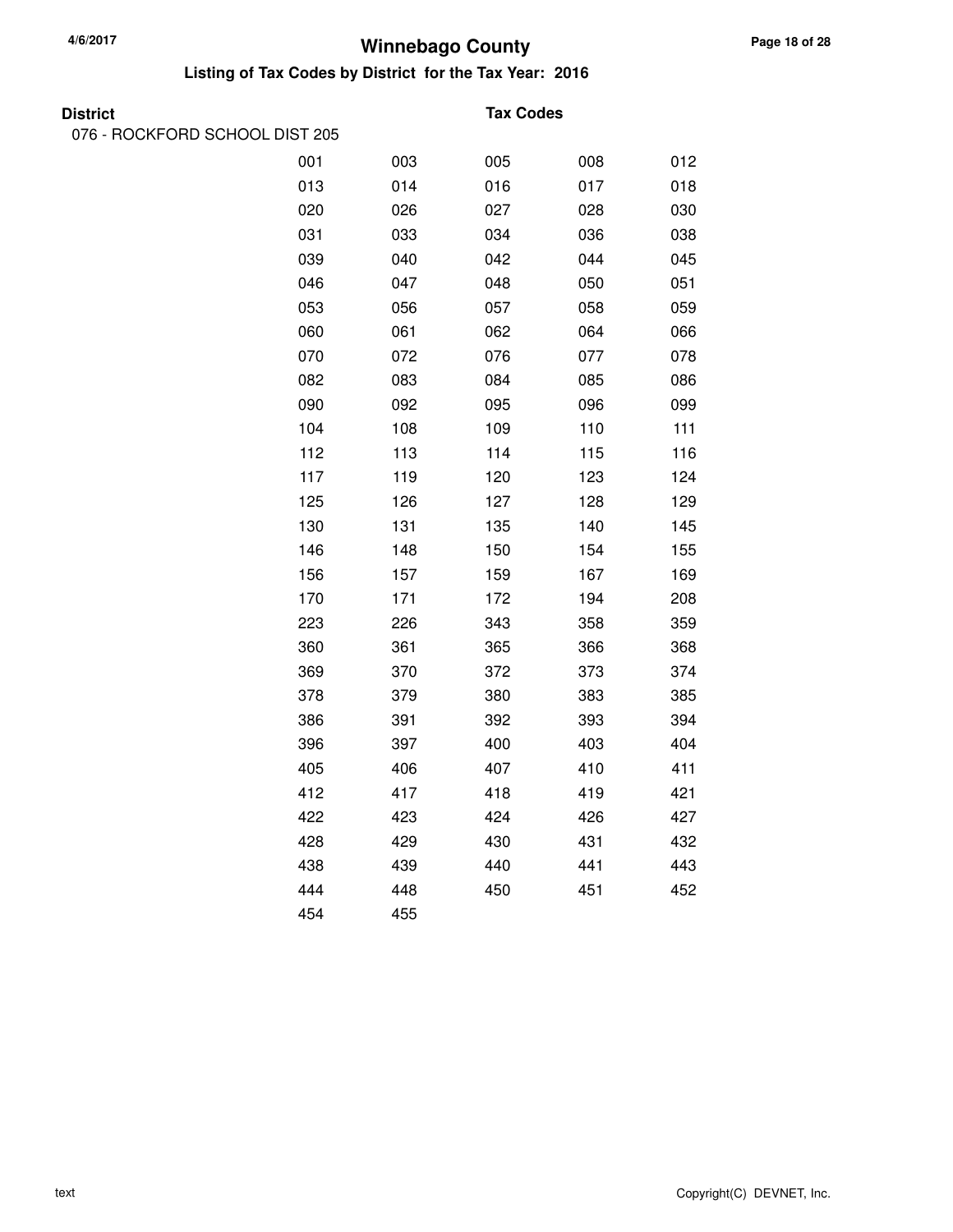| <b>District</b>                |     |     | <b>Tax Codes</b> |     |     |
|--------------------------------|-----|-----|------------------|-----|-----|
| 077 - HONONEGAH HIGH SD #207   |     |     |                  |     |     |
|                                | 068 | 136 | 161              | 165 | 168 |
|                                | 175 | 176 | 180              | 181 | 182 |
|                                | 183 | 185 | 187              | 188 | 189 |
|                                | 192 | 193 | 196              | 197 | 198 |
|                                | 199 | 200 | 201              | 202 | 203 |
|                                | 205 | 206 | 207              | 209 | 210 |
|                                | 211 | 212 | 247              | 362 | 364 |
|                                | 401 | 402 | 420              | 447 |     |
| 078 - MERIDIAN SCHOOL DIST 223 |     |     |                  |     |     |
|                                | 091 | 093 | 351              | 453 |     |
| 079 - SOUTH BELOIT SD #320     |     |     |                  |     |     |
|                                | 177 | 178 | 179              | 190 | 191 |
|                                | 290 | 457 | 458              | 459 |     |
| 080 - PECATONICA UNIT SD #321  |     |     |                  |     |     |
|                                | 232 | 259 | 266              | 268 | 281 |
|                                | 284 | 286 | 305              | 309 | 425 |
| 081 - DURAND UNIT SD #322      |     |     |                  |     |     |
|                                | 220 | 228 | 229              | 230 | 231 |
|                                | 233 | 234 | 246              |     |     |
| 082 - WINNEBAGO UNIT SD #323   |     |     |                  |     |     |
|                                | 052 | 063 | 069              | 071 | 073 |
|                                | 162 | 248 | 254              | 258 | 260 |
|                                | 262 | 263 | 265              | 267 | 282 |
|                                | 283 | 306 | 308              | 310 | 311 |
|                                | 312 | 313 | 314              | 315 | 324 |
|                                | 325 | 326 | 327              | 363 | 381 |
|                                | 382 |     |                  |     |     |
| 083 - HIAWATHA SCHOOL DIST 426 |     |     |                  |     |     |
|                                | 122 | 367 |                  |     |     |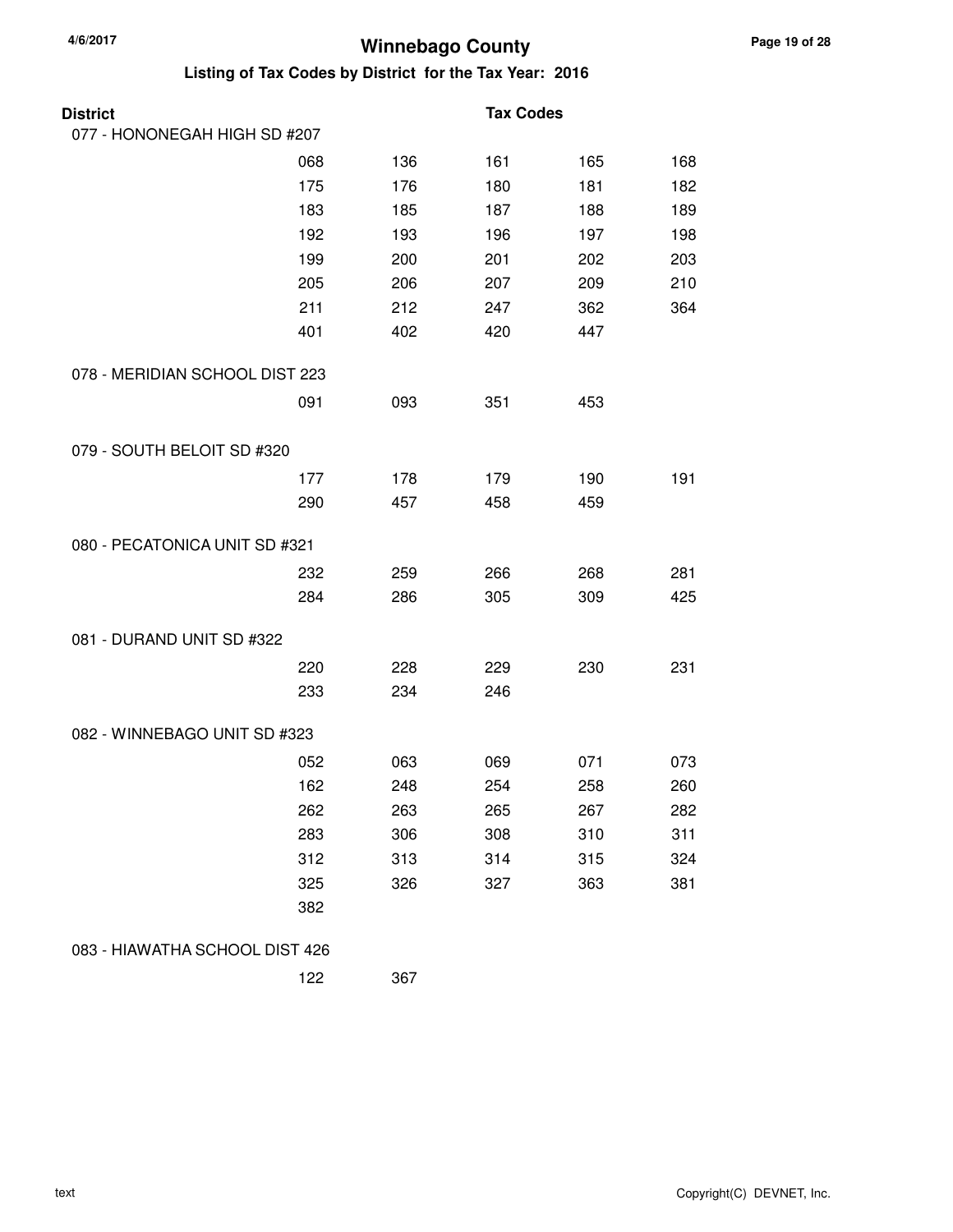#### **Winnebago County 4/6/2017 Listing of Tax Codes by District for the Tax Year: 2016**

### **District Tax Codes**

| 084 - COMMUNITY COLLEGE 511 |     |     |     |     |     |
|-----------------------------|-----|-----|-----|-----|-----|
|                             | 001 | 002 | 003 | 005 | 006 |
|                             | 007 | 008 | 010 | 012 | 013 |
|                             | 014 | 016 | 017 | 018 | 019 |
|                             | 020 | 021 | 026 | 027 | 028 |
|                             | 030 | 031 | 033 | 034 | 035 |
|                             | 036 | 038 | 039 | 040 | 042 |
|                             | 044 | 045 | 046 | 047 | 048 |
|                             | 049 | 050 | 051 | 052 | 053 |
|                             | 056 | 057 | 058 | 059 | 060 |
|                             | 061 | 062 | 063 | 064 | 066 |
|                             | 068 | 069 | 070 | 071 | 072 |
|                             | 073 | 076 | 077 | 078 | 082 |
|                             | 083 | 084 | 085 | 086 | 090 |
|                             | 091 | 092 | 093 | 095 | 096 |
|                             | 099 | 104 | 108 | 109 | 110 |
|                             | 111 | 112 | 113 | 114 | 115 |
|                             | 116 | 117 | 118 | 119 | 120 |
|                             | 123 | 124 | 125 | 126 | 127 |
|                             | 128 | 129 | 130 | 131 | 133 |
|                             | 134 | 135 | 136 | 137 | 139 |
|                             | 140 | 141 | 142 | 143 | 144 |
|                             | 145 | 146 | 147 | 148 | 149 |
|                             | 150 | 151 | 152 | 153 | 154 |
|                             | 155 | 156 | 157 | 158 | 159 |
|                             | 160 | 161 | 162 | 163 | 164 |
|                             | 165 | 167 | 168 | 169 | 170 |
|                             | 171 | 172 | 175 | 176 | 177 |
|                             | 178 | 179 | 180 | 181 | 182 |
|                             | 183 | 184 | 185 | 187 | 188 |
|                             | 189 | 190 | 191 | 192 | 193 |
|                             | 194 | 196 | 197 | 198 | 199 |
|                             | 200 | 201 | 202 | 203 | 205 |
|                             | 206 | 207 | 208 | 209 | 210 |
|                             | 211 | 212 | 220 | 223 | 226 |
|                             | 228 | 229 | 230 | 231 | 232 |
|                             | 233 | 234 | 246 | 247 | 248 |
|                             | 254 | 258 | 259 | 260 | 262 |
|                             | 263 | 265 | 266 | 267 | 268 |
|                             | 281 | 282 | 283 | 284 | 286 |
|                             | 290 | 305 | 306 | 308 | 309 |
|                             | 310 | 311 | 312 | 313 | 314 |
|                             | 315 | 324 | 325 | 326 | 327 |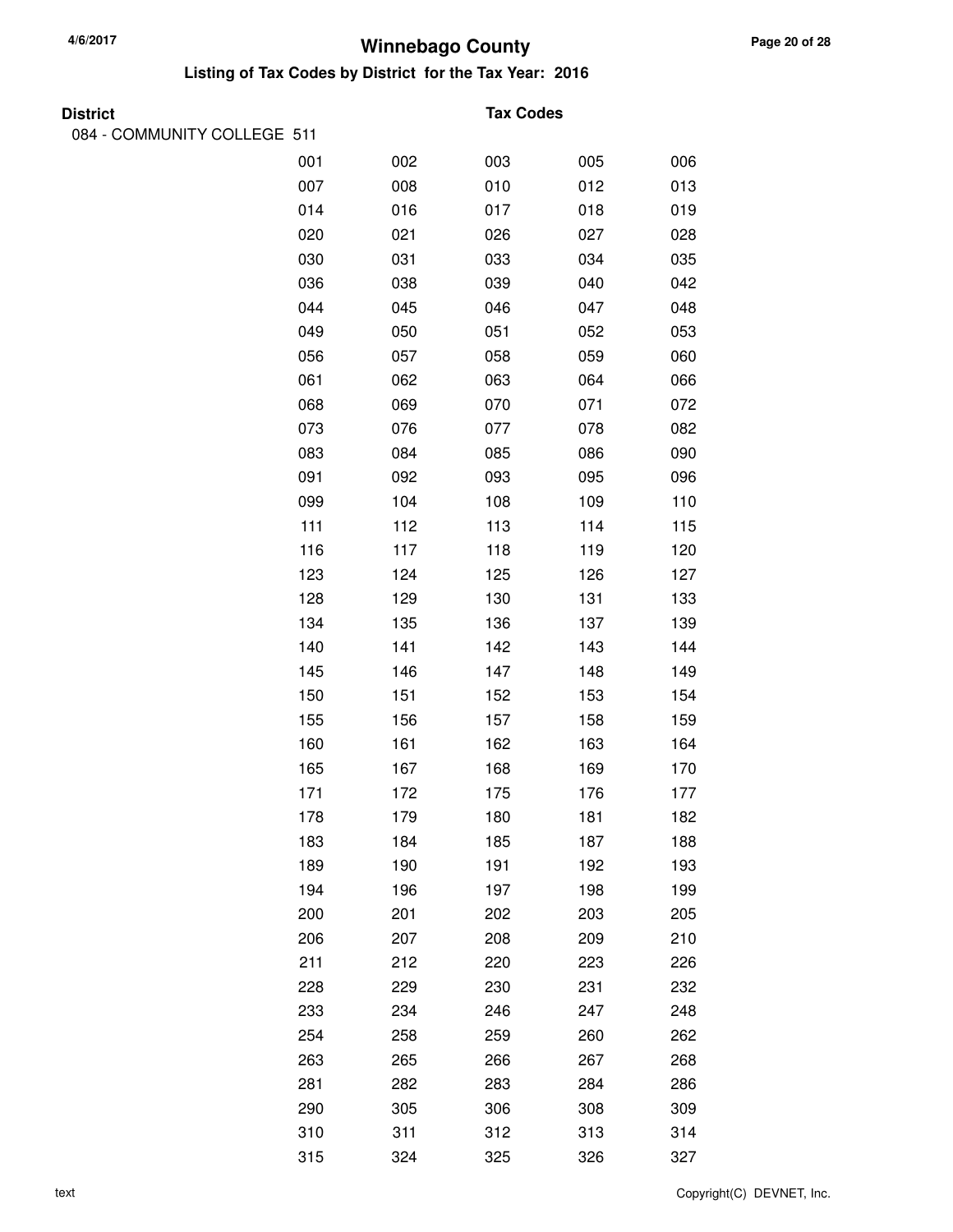| <b>District</b>               |     |     | <b>Tax Codes</b> |     |     |
|-------------------------------|-----|-----|------------------|-----|-----|
|                               | 343 | 351 | 358              | 359 | 360 |
|                               | 361 | 362 | 363              | 364 | 365 |
|                               | 366 | 368 | 369              | 370 | 372 |
|                               | 373 | 374 | 378              | 379 | 380 |
|                               | 381 | 382 | 383              | 385 | 386 |
|                               | 391 | 392 | 393              | 394 | 396 |
|                               | 397 | 400 | 401              | 402 | 403 |
|                               | 404 | 405 | 406              | 407 | 409 |
|                               | 410 | 411 | 412              | 413 | 414 |
|                               | 416 | 417 | 418              | 419 | 420 |
|                               | 421 | 422 | 423              | 424 | 425 |
|                               | 426 | 427 | 428              | 429 | 430 |
|                               | 431 | 432 | 433              | 434 | 435 |
|                               | 438 | 439 | 440              | 441 | 442 |
|                               | 443 | 444 | 447              | 448 | 450 |
|                               | 451 | 452 | 453              | 454 | 455 |
|                               | 456 | 457 | 458              | 459 |     |
|                               |     |     |                  |     |     |
| 085 - COMMUNITY COLLEGE 523   |     |     |                  |     |     |
|                               | 122 | 367 |                  |     |     |
|                               |     |     |                  |     |     |
| 088 - NORTH MAIN & AUBURN TIF |     |     |                  |     |     |
|                               | 086 |     |                  |     |     |
|                               |     |     |                  |     |     |
| 089 - JACKSON SCHOOL TIF      |     |     |                  |     |     |
|                               | 223 |     |                  |     |     |
|                               |     |     |                  |     |     |
| 090 - EASTSIDE TIF            |     |     |                  |     |     |
|                               | 027 |     |                  |     |     |
|                               |     |     |                  |     |     |
| 091 - WESTSIDE TIF            |     |     |                  |     |     |
|                               | 028 | 033 | 038              |     |     |
|                               |     |     |                  |     |     |
| 092 - SEVENTH ST TIF          |     |     |                  |     |     |
|                               | 034 | 039 |                  |     |     |
|                               |     |     |                  |     |     |
| 093 - NORTH MAIN TIF          |     |     |                  |     |     |
|                               | 391 |     |                  |     |     |
|                               |     |     |                  |     |     |
| 094 - GLOBAL TRADE TIF #1     |     |     |                  |     |     |
|                               | 392 |     |                  |     |     |
|                               |     |     |                  |     |     |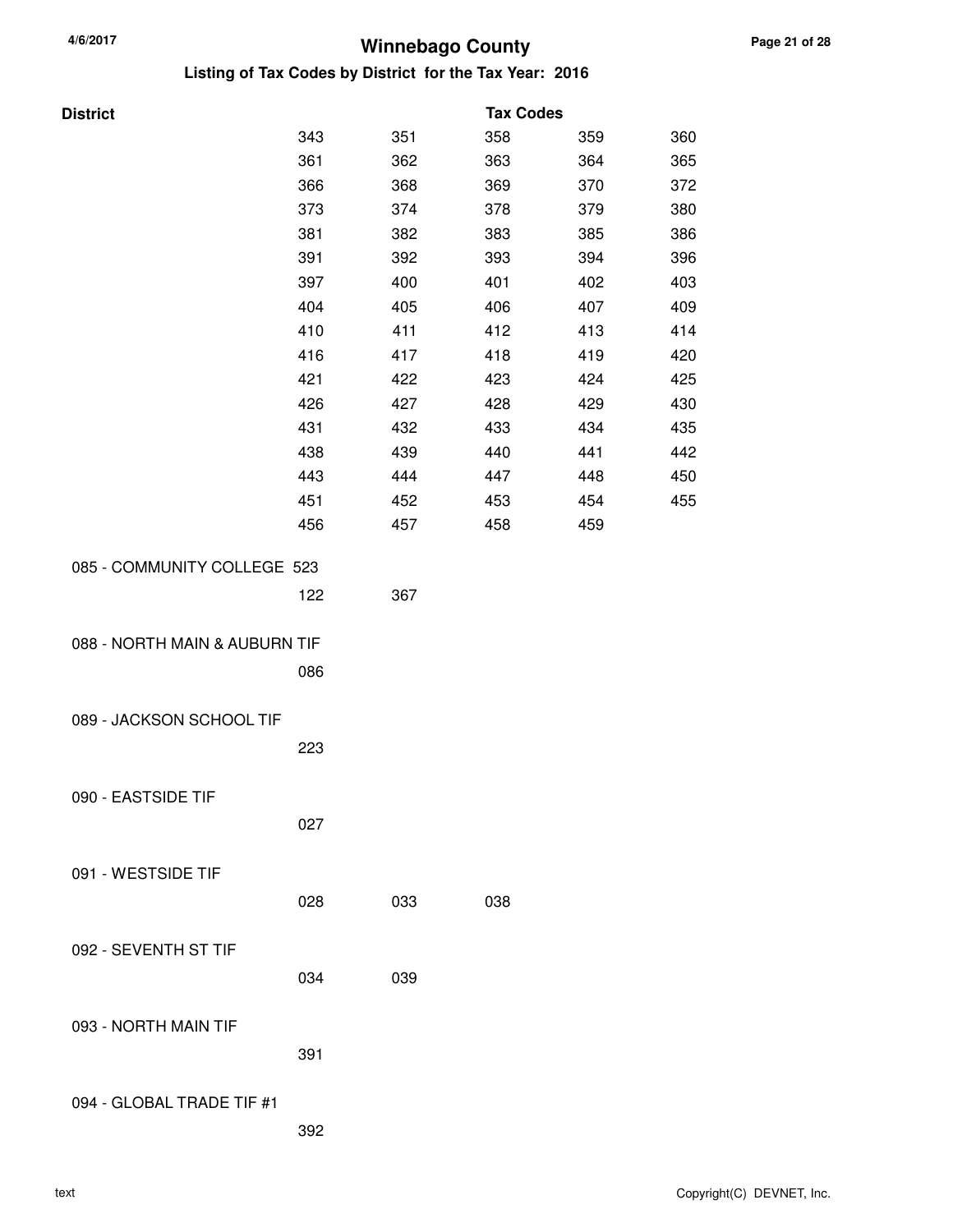| <b>District</b>               |     |     | <b>Tax Codes</b> |     |     |
|-------------------------------|-----|-----|------------------|-----|-----|
| 098 - MACHESNEY PARK TIF      |     |     |                  |     |     |
|                               | 118 | 141 |                  |     |     |
| 101 - BU/HA MULTI TOWNSHIP    |     |     |                  |     |     |
|                               | 246 | 247 | 248              | 254 | 258 |
|                               | 259 | 260 | 262              | 263 | 265 |
|                               | 266 | 267 | 268              |     |     |
| 102 - DU/LA MULTI TOWNSHIP    |     |     |                  |     |     |
|                               | 220 | 228 | 229              | 230 | 231 |
|                               | 232 | 233 | 234              |     |     |
| 104 - SOUTH ROCKFORD TIF      |     |     |                  |     |     |
|                               | 014 |     |                  |     |     |
| 105 - LINCOLNWOOD TIF         |     |     |                  |     |     |
|                               | 047 |     |                  |     |     |
| 106 - DURAND VILLAGE TIF      |     |     |                  |     |     |
|                               | 228 |     |                  |     |     |
| 107 - SPRINGFIELD CORNERS TIF |     |     |                  |     |     |
|                               | 048 |     |                  |     |     |
| 109 - COUNTRY OAKS SSA        |     |     |                  |     |     |
|                               | 056 |     |                  |     |     |
| 110 - BURRITT TWSP ROAD       |     |     |                  |     |     |
|                               | 254 | 258 | 259              | 260 | 262 |
|                               | 263 | 265 | 266              | 267 | 268 |
| 111 - CHERRY VALLEY TWSP ROAD |     |     |                  |     |     |
|                               | 110 | 111 | 112              | 113 | 114 |
|                               | 115 | 116 | 119              | 120 | 122 |
|                               | 124 | 125 | 127              | 128 | 129 |
|                               | 343 | 366 | 367              | 383 | 386 |
|                               | 396 | 440 |                  |     |     |
| 112 - DURAND TWSP ROAD        |     |     |                  |     |     |
|                               | 228 | 229 | 230              | 231 | 232 |
|                               | 233 | 234 |                  |     |     |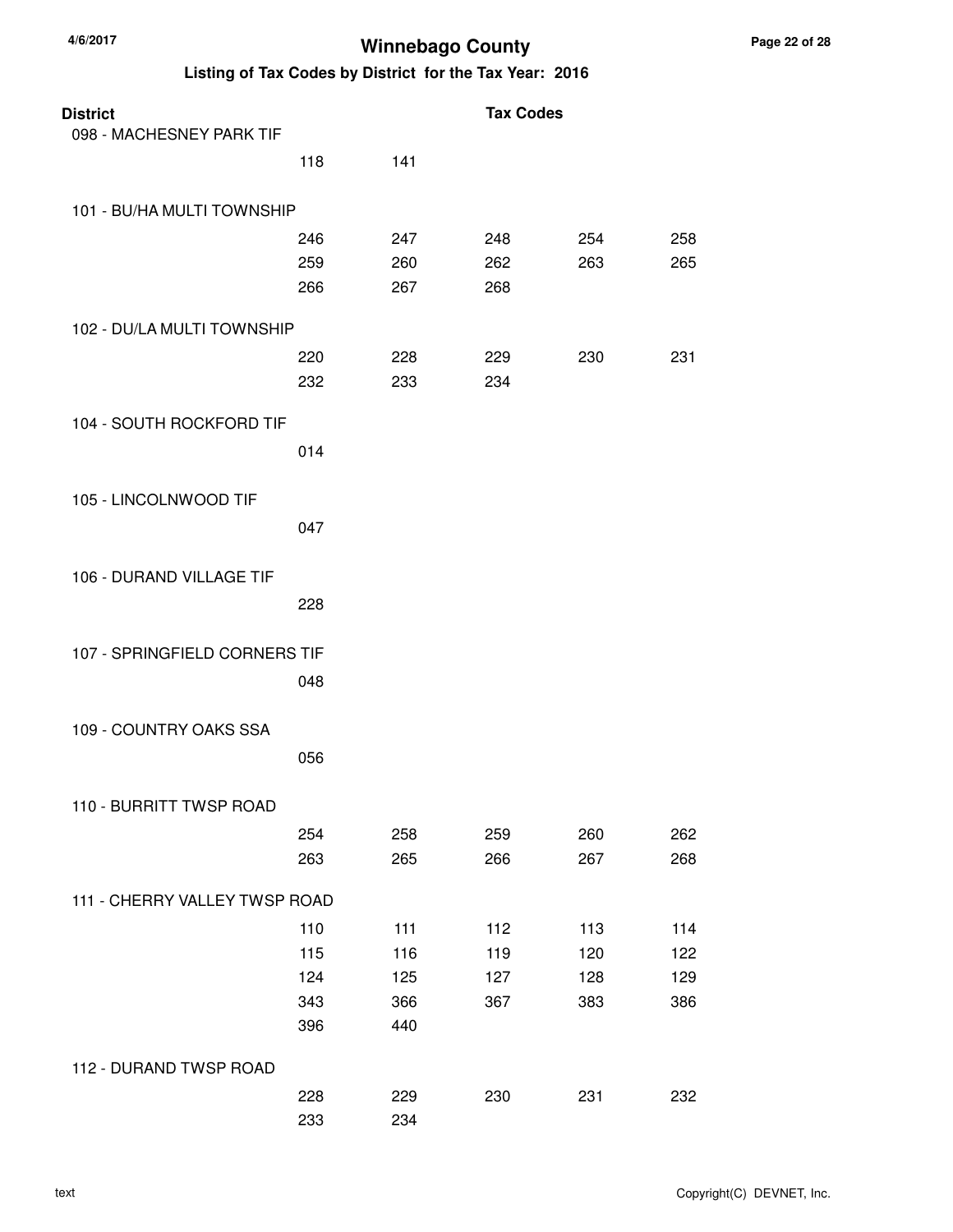| <b>District</b>            |     |     | <b>Tax Codes</b> |     |     |
|----------------------------|-----|-----|------------------|-----|-----|
| 113 - HARLEM TWSP ROAD     |     |     |                  |     |     |
|                            | 006 | 007 | 012              | 019 | 020 |
|                            | 026 | 042 | 045              | 049 | 078 |
|                            | 108 | 109 | 118              | 130 | 133 |
|                            | 134 | 135 | 136              | 137 | 139 |
|                            | 140 | 141 | 142              | 143 | 144 |
|                            | 145 | 147 | 149              | 151 | 152 |
|                            | 153 | 158 | 159              | 160 | 163 |
|                            | 164 | 194 | 208              | 413 | 414 |
|                            | 416 | 427 | 428              | 429 | 430 |
|                            | 431 | 432 | 433              | 434 | 435 |
|                            | 442 | 443 | 444              | 454 |     |
| 114 - HARRISON TWSP ROAD   |     |     |                  |     |     |
|                            | 246 | 247 | 248              |     |     |
| 115 - LAONA TWSP ROAD      |     |     |                  |     |     |
|                            | 212 | 220 |                  |     |     |
| 116 - OWEN TWSP ROAD       |     |     |                  |     |     |
|                            | 046 | 146 | 148              | 150 | 154 |
|                            | 155 | 156 | 157              | 161 | 162 |
|                            | 165 | 167 | 168              | 169 | 170 |
|                            | 171 | 172 | 200              | 358 | 359 |
|                            | 360 | 361 | 362              | 363 | 364 |
|                            | 365 | 368 | 369              |     |     |
| 117 - PECATONICA TWSP ROAD |     |     |                  |     |     |
|                            | 281 | 282 | 283              | 284 | 286 |
|                            | 425 |     |                  |     |     |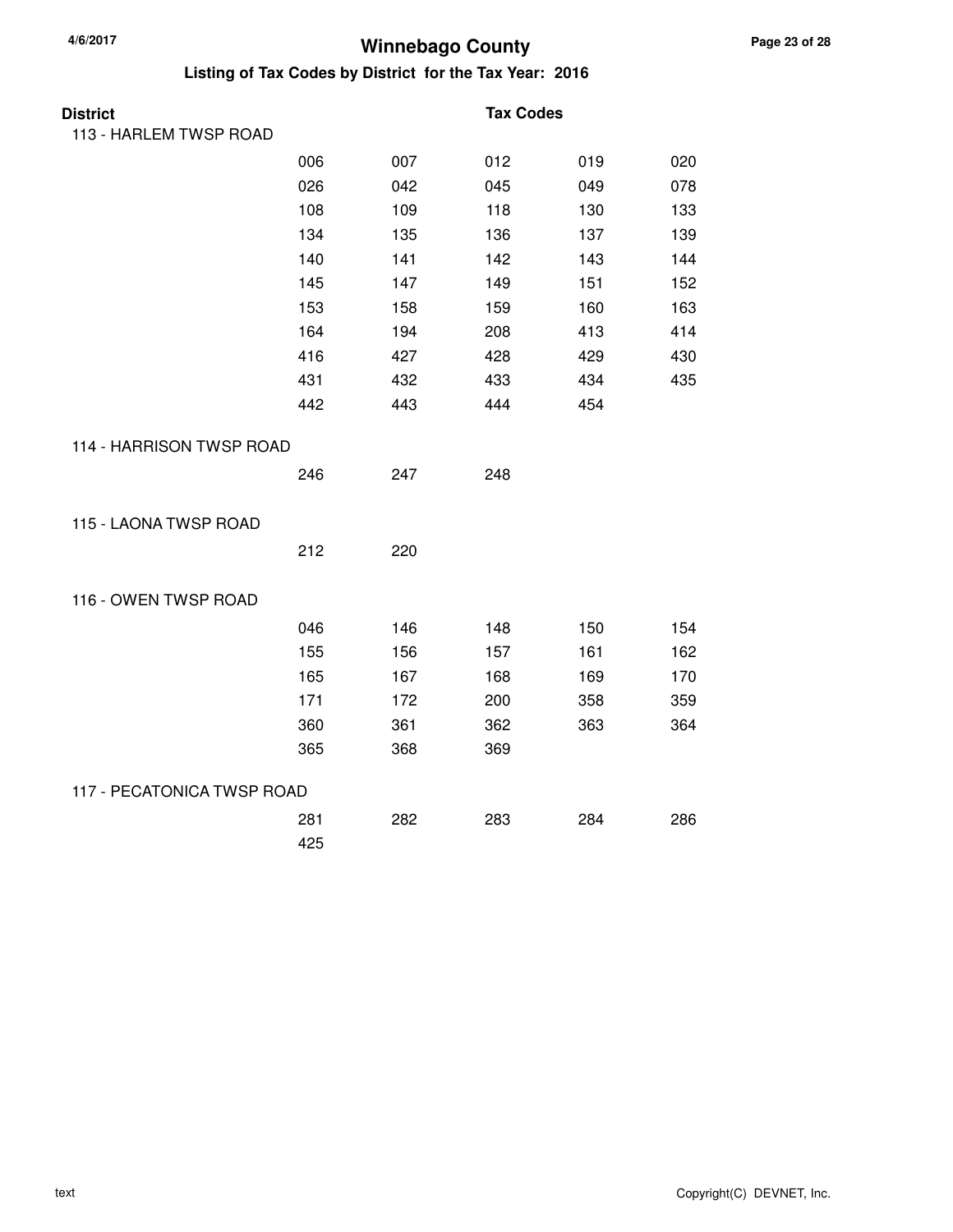| <b>District</b>          |     |     | <b>Tax Codes</b> |     |     |
|--------------------------|-----|-----|------------------|-----|-----|
| 118 - ROCKFORD TWSP ROAD |     |     |                  |     |     |
|                          | 001 | 002 | 003              | 005 | 008 |
|                          | 010 | 013 | 014              | 016 | 017 |
|                          | 018 | 021 | 027              | 028 | 030 |
|                          | 031 | 033 | 034              | 035 | 036 |
|                          | 038 | 039 | 040              | 044 | 047 |
|                          | 048 | 050 | 051              | 052 | 053 |
|                          | 056 | 057 | 058              | 059 | 060 |
|                          | 061 | 062 | 063              | 064 | 066 |
|                          | 069 | 070 | 071              | 072 | 073 |
|                          | 076 | 077 | 082              | 083 | 084 |
|                          | 085 | 086 | 090              | 091 | 092 |
|                          | 093 | 095 | 096              | 099 | 104 |
|                          | 117 | 123 | 126              | 131 | 223 |
|                          | 226 | 351 | 370              | 372 | 373 |
|                          | 374 | 378 | 379              | 380 | 381 |
|                          | 382 | 385 | 391              | 392 | 393 |
|                          | 394 | 397 | 400              | 403 | 404 |
|                          | 405 | 406 | 407              | 409 | 410 |
|                          | 411 | 412 | 417              | 418 | 419 |
|                          | 421 | 422 | 423              | 424 | 426 |
|                          | 438 | 439 | 441              | 448 | 450 |
|                          | 451 | 452 | 453              | 455 | 456 |
| 119 - ROCKTON TWSP ROAD  |     |     |                  |     |     |
|                          | 190 | 191 | 193              | 197 | 201 |
|                          | 202 | 203 | 205              | 206 | 290 |
|                          | 401 | 402 | 420              | 458 | 459 |
| 120 - ROSCOE TWSP ROAD   |     |     |                  |     |     |
|                          | 068 | 175 | 176              | 177 | 178 |
|                          | 179 | 180 | 181              | 182 | 183 |
|                          | 184 | 185 | 187              | 188 | 189 |
|                          | 192 | 196 | 198              | 199 | 207 |
|                          | 209 | 447 | 457              |     |     |
| 121 - SEWARD TWSP ROAD   |     |     |                  |     |     |
|                          | 305 | 306 | 308              | 309 | 310 |
|                          | 311 | 312 | 313              | 314 |     |
| 122 - SHIRLAND TWSP ROAD |     |     |                  |     |     |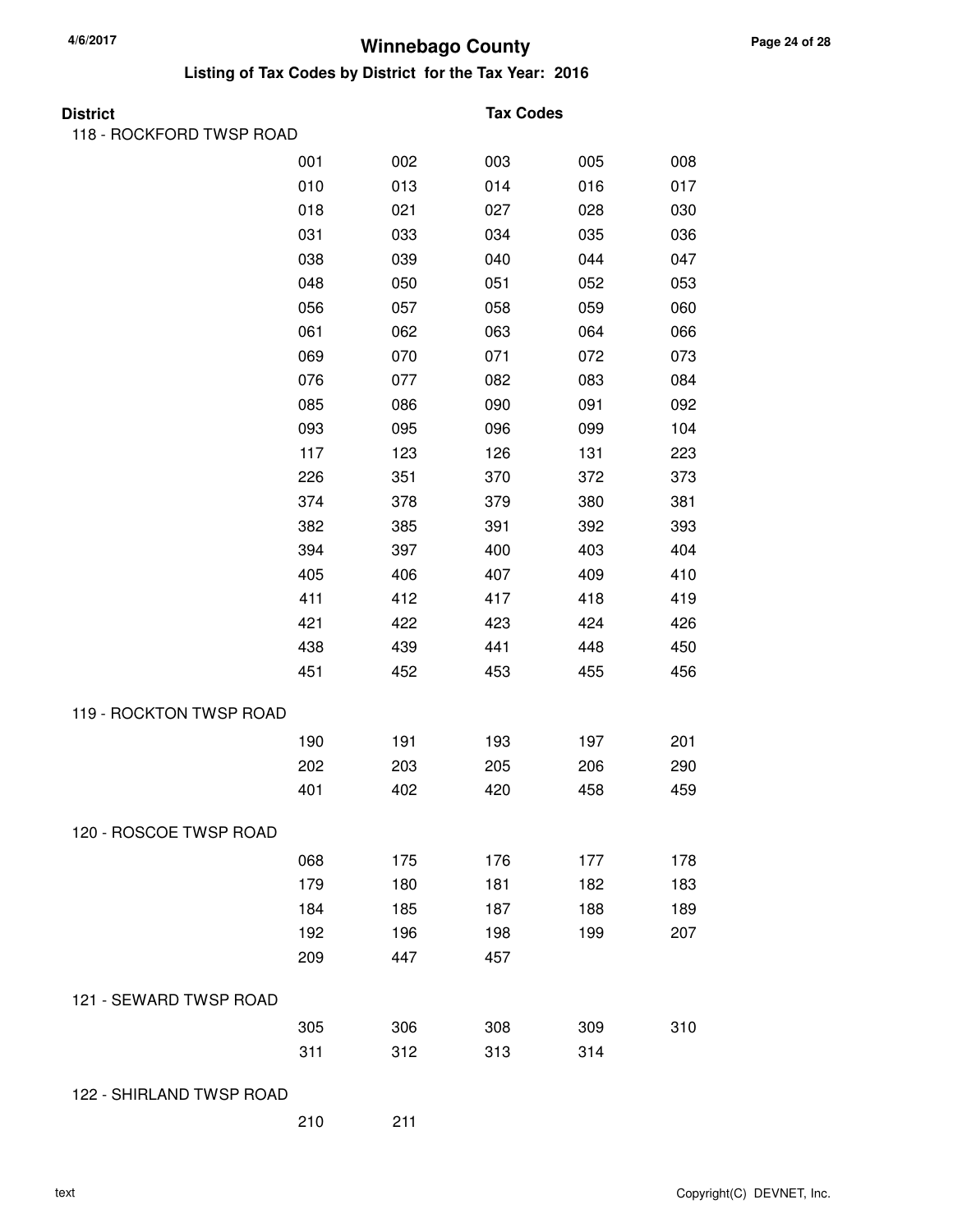| <b>District</b><br>123 - WINNEBAGO TWSP ROAD |            |            | <b>Tax Codes</b> |            |            |
|----------------------------------------------|------------|------------|------------------|------------|------------|
|                                              | 315        | 324        | 325              | 326        | 327        |
|                                              |            |            |                  |            |            |
| 124 - PE/SE MULTI TOWNSHIP                   |            |            |                  |            |            |
|                                              | 281<br>305 | 282<br>306 | 283<br>308       | 284<br>309 | 286<br>310 |
|                                              | 311        | 312        | 313              | 314        | 425        |
| 125 - WAGON WHEEL TIF                        |            |            |                  |            |            |
|                                              | 402        |            |                  |            |            |
|                                              |            |            |                  |            |            |
| 126 - RIVER OAKS TIF                         |            |            |                  |            |            |
|                                              | 403        |            |                  |            |            |
| 127 - GARRISON SCHOOL TIF                    |            |            |                  |            |            |
|                                              | 404        |            |                  |            |            |
|                                              |            |            |                  |            |            |
| 128 - KISHWAUKEE & HARRISON TIF              |            |            |                  |            |            |
|                                              | 405        |            |                  |            |            |
| 129 - LINCOLNWOOD TIF #2                     |            |            |                  |            |            |
|                                              | 406        |            |                  |            |            |
|                                              |            |            |                  |            |            |
| 130 - HOPE VI TIF                            | 407        |            |                  |            |            |
|                                              |            |            |                  |            |            |
| 132 - NORTH 2ND TIF LOVES PARK               |            |            |                  |            |            |
|                                              | 409        |            |                  |            |            |
| 133 - GLOBAL TRADE TIF #2                    |            |            |                  |            |            |
|                                              | 410        | 411        |                  |            |            |
|                                              |            |            |                  |            |            |
| 134 - ASSISTED LIVING/ RIVER HOUSING TIF     |            |            |                  |            |            |
|                                              | 412        |            |                  |            |            |
| 135 - NORTH 2ND TIF MACHESNEY PARK           |            |            |                  |            |            |
|                                              | 413        | 414        | 416              |            |            |
|                                              |            |            |                  |            |            |
| 136 - HARVEST HILLS SSA                      | 070        | 076        | 077              |            |            |
|                                              |            |            |                  |            |            |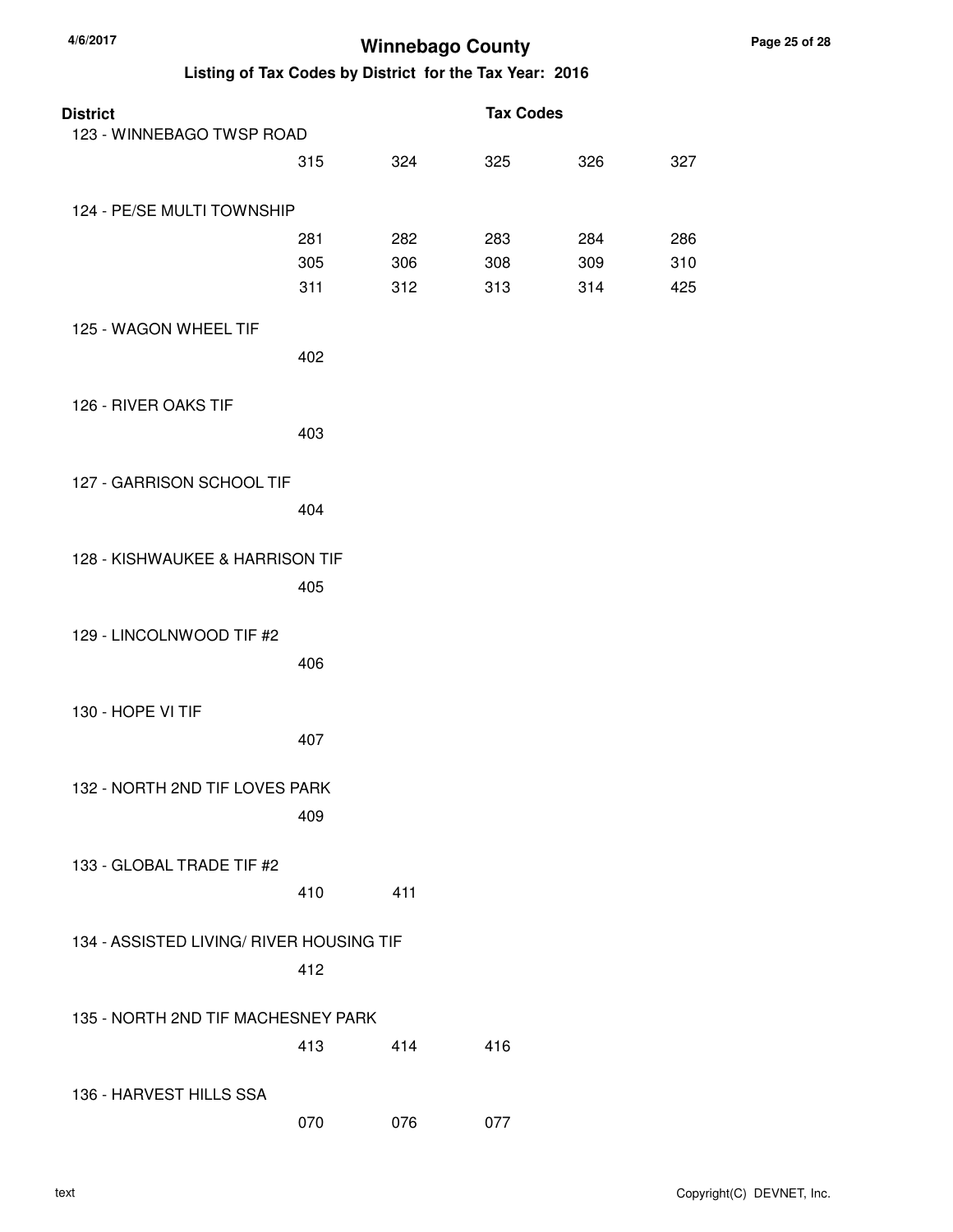| <b>District</b>                    |     |     | <b>Tax Codes</b> |     |
|------------------------------------|-----|-----|------------------|-----|
| 137 - MAIN & WHITMAN TIF           | 417 |     |                  |     |
| 138 - MIDTOWN TIF                  | 418 |     |                  |     |
| 139 - KISHWAUKEE & HARRISON TIF #2 |     |     |                  |     |
|                                    | 419 |     |                  |     |
| 140 - FORMER BELOIT CORP TIF       | 420 |     |                  |     |
| 141 - GLOBAL TRADE TIF #3          | 421 |     |                  |     |
| 142 - RIVER DISTRICT NORTH TIF     | 422 |     |                  |     |
| 143 - BROADWAY TIF                 | 423 |     |                  |     |
| 144 - EAST RIVER TIF               | 424 |     |                  |     |
| 145 - SUMNER ROAD / GROVE ST TIF   | 425 |     |                  |     |
| 146 - LOVES PARK CORP CENTER TIF   | 426 | 427 | 428              |     |
| 147 - WESTSTONE TIF                | 429 | 430 | 431              | 432 |
| 148 - NORTH WILLOW CREEK TIF       | 433 |     |                  |     |
| 149 - SOUTH WILLOW CREEK TIF       | 434 | 435 |                  |     |
|                                    |     |     |                  |     |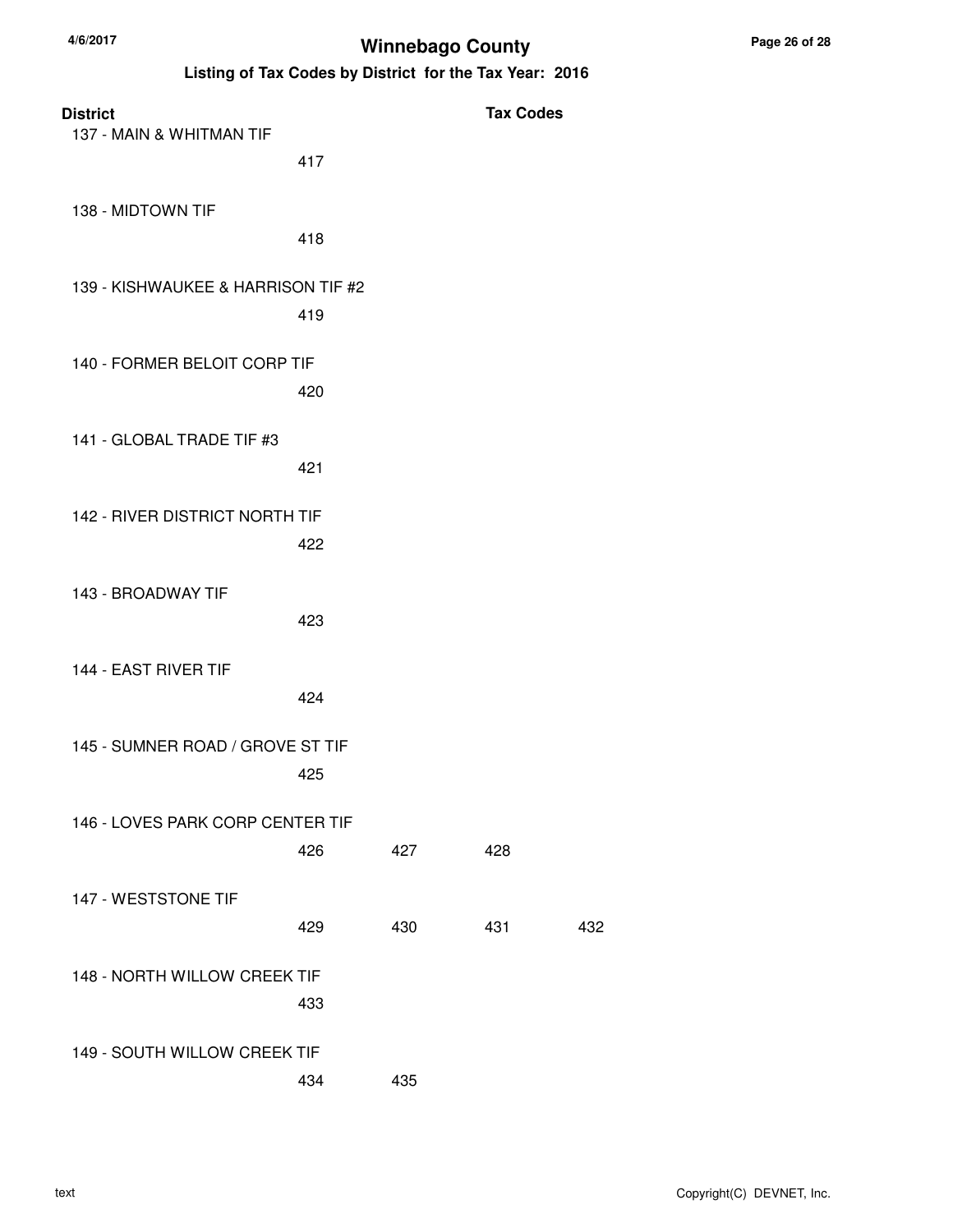**Listing of Tax Codes by District for the Tax Year: 2016**

| <b>District</b><br>150 - GLOBAL TRADEPARK SOUTH TIF | 453 |     | <b>Tax Codes</b> |     |     |
|-----------------------------------------------------|-----|-----|------------------|-----|-----|
| 151 - I-39 / BAXTER ROAD TIF                        | 438 | 439 | 440              | 441 | 452 |
| 152 - ZENITH CUTTER TIF                             | 442 |     |                  |     |     |
| 153 - SPRING CREEK LAKES TIF                        | 443 | 444 | 448              | 454 |     |
| 154 - FORMER WARNER ELECTRIC TIF                    | 447 |     |                  |     |     |
| 155 - PERRYVILLE ROAD SSA                           |     |     |                  |     |     |
| 156 - OLDE RIVER RIDGE PLAT 6 SSA                   | 358 | 359 |                  |     |     |
| 157 - JEFFERSON / NORTH 3RD ST TIF                  | 450 |     |                  |     |     |
| 158 - I-39 BAXTER ROAD SSA                          |     |     |                  |     |     |
| 159 - MULFORD & EAST STATE STREET TIF               | 451 |     |                  |     |     |
| 160 - SOUTH BELOIT SSA 1                            | 290 | 459 |                  |     |     |
| 161 - SOUTH BELOIT SSA 2                            |     |     |                  |     |     |

162 - SOUTH BELOIT SSA 3